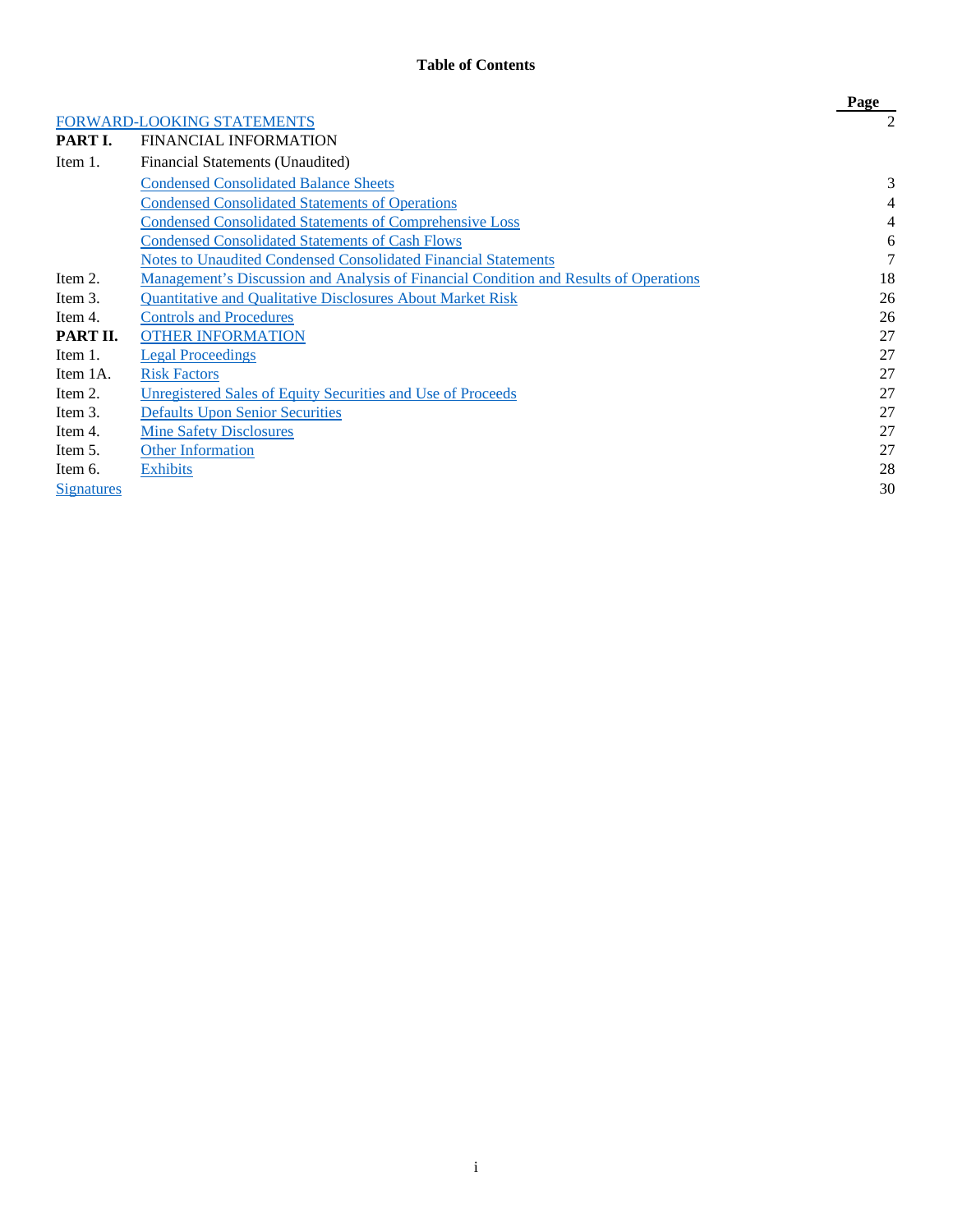### **FORWARD-LOOKING STATEMENTS**

This Quarterly Report on Form 10-Q contains "forward-looking statements" regarding Columbia Care Inc. and its subsidiaries (collectively referred to as "Columbia Care," "we," "us," "our," or the "Company"). We make forward-looking statements related to future expectations, estimates, and projections that are uncertain and often contain words such as, but not limited to, "may", "would", "could", "should", "will", "intend", "plan", "anticipate", "believe", "estimate", "expect" or other similar words or phrases. These statements are not guarantees of future performance and are subject to known and unknown risks, uncertainties, and assumptions that are difficult to predict. Particular risks and uncertainties that could cause our actual results to be materially different from those expressed in our forward-looking statements include those listed below:

- the satisfaction of the conditions precedent to the closing of the Cresco Transaction (as defined herein);
- the receipt of any necessary regulatory approvals in connection with Cresco Transaction (as defined herein);
- the impact of the Cresco Transaction (as defined herein) on the Company's current and future operations, financial condition and prospects;
- the value of the Cresco Labs Shares (as defined herein);
- the costs of the Cresco Transaction (as defined herein) and potential payment of a termination fee in connection with the Cresco Transaction (as defined herein);
- the ability to successfully integrate with the operations of Cresco Labs (as defined herein) and realize the expected benefits of the Cresco Transaction (as defined herein);
- the fact that marijuana remains illegal under federal law;
- the application of anti-money laundering laws and regulations to the Company;
- legal, regulatory, or political change to the cannabis industry;
- access to the services of banks;
- access to public and private capital;
- unfavorable publicity or consumer perception of the cannabis industry;
- expansion to the adult-use market;
- the impact of laws, regulations, and guidelines;
- the impact of Section 280E of the Internal Revenue Code;
- the impact of state laws pertaining to the cannabis industry;
- the Company's reliance on key inputs, suppliers and skilled labor;
- the difficulty of forecasting the Company's sales;
- constraints on marketing products;
- potential cyber-attacks and security breaches;
- net operating loss and other tax attribute limitations;
- the impact of changes in tax laws;
- the volatility of the market price of the Common Shares;
- reliance on management;
- litigation;
- future results and financial projections; and
- the impact of global financial conditions

The list of factors above is illustrative and by no means exhaustive. Additional information regarding these risks and other risks and uncertainties we face is contained in this Quarterly Report on Form 10-Q, our Annual Report on Form 10-K for the year ended December 31, 2021, and our Form 10, dated May 9, 2022. Although the Company has attempted to identify important factors that could cause actual results to differ materially from those contained in forward-looking information, there may be other factors that cause results not to be as anticipated, estimated, or intended.

We urge readers to consider these risks and uncertainties in evaluating our forward-looking statements. We caution readers not to place undue reliance upon any such forward-looking statements, which speak only as of the date made. We undertake no obligation to publicly update any forward-looking statements, whether as a result of new information, future events, or otherwise, except as required by law.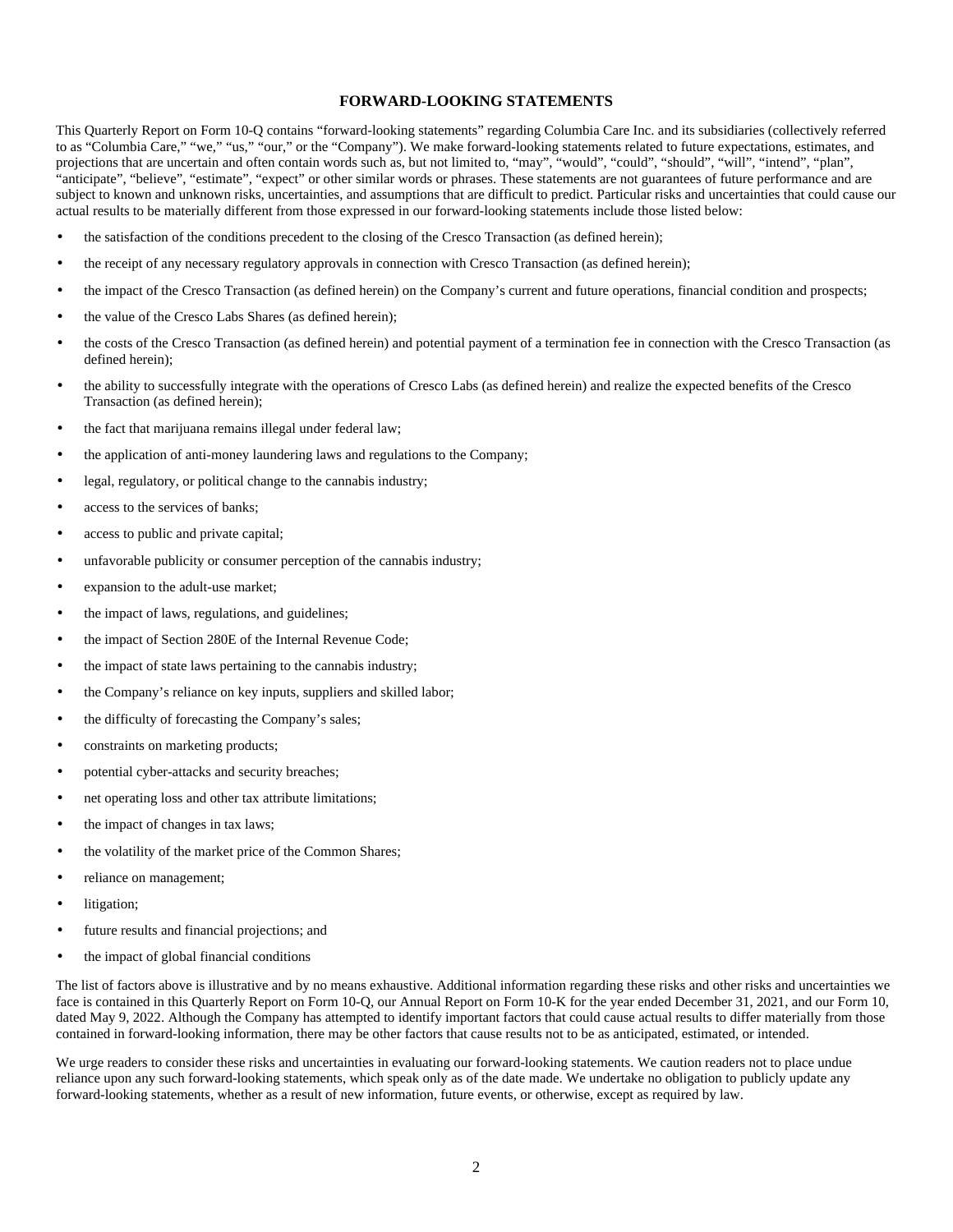## **COLUMBIA CARE INC.** CONDENSED CONSOLIDATED BALANCE SHEETS (Unaudited) (Expressed in thousands of U.S. dollars, except share data)

|                                                                                                                                                      | <b>March 31, 2022</b> | December 31, 2021      |
|------------------------------------------------------------------------------------------------------------------------------------------------------|-----------------------|------------------------|
| <b>Assets</b>                                                                                                                                        |                       |                        |
| Current assets:                                                                                                                                      |                       |                        |
| Cash                                                                                                                                                 | \$<br>168,424         | \$<br>82,198           |
| Accounts receivable, net of allowances of \$2,528 and, \$2,542, respectively                                                                         | 16,550                | 18,302                 |
| Inventory                                                                                                                                            | 109,263               | 94,567                 |
| Prepaid expenses and other current assets                                                                                                            | 27,526                | 29,252                 |
| Assets held for sale                                                                                                                                 | 2,120                 | 2,120                  |
| Total current assets                                                                                                                                 | 323,883               | 226,439                |
| Property and equipment, net                                                                                                                          | 355,968               | 339,692                |
| Right of use assets - operating leases, net                                                                                                          | 184,218               | 179,099                |
| Right of use assets - finance leases, net                                                                                                            | 66,195                | 66,442                 |
| Goodwill                                                                                                                                             | 184,018               | 184,018                |
| Intangible assets, net                                                                                                                               | 355,583               | 367,787                |
| Other non-current assets                                                                                                                             | 12,578                | 13,035                 |
| Total assets                                                                                                                                         | 1,482,443             | 1,376,512              |
|                                                                                                                                                      |                       |                        |
| <b>Liabilities and Equity</b>                                                                                                                        |                       |                        |
| <b>Current liabilities:</b>                                                                                                                          |                       |                        |
| Accounts payable                                                                                                                                     | 26,130                | 44,007                 |
| Accrued expenses and other current liabilities                                                                                                       | 118,315               | 126,954                |
| Income tax payable                                                                                                                                   | 31,709                | 26,537                 |
| Contingent consideration                                                                                                                             | 29,345                | 29,345                 |
| Current portion of lease liability - operating leases                                                                                                | 9,008                 | 9,056                  |
| Current portion of lease liability - finance leases                                                                                                  | 5,509                 | 5,092                  |
| Current portion of long-term debt, net                                                                                                               | 1,697                 | 1,884                  |
| Derivative liability                                                                                                                                 |                       |                        |
| Liabilities held for sale                                                                                                                            | 1,122                 | 1,122                  |
| Total current liabilities                                                                                                                            | 222,835               | 243,997                |
| Long-term debt, net                                                                                                                                  | 306,387               | 159,017                |
| Deferred taxes                                                                                                                                       | 74,917                | 79,477                 |
| Long-term lease liability - operating leases                                                                                                         | 181,718               | 176,004                |
| Long-term lease liability - finance leases                                                                                                           | 69,801                | 70,268                 |
| Contingent consideration                                                                                                                             | 11,680                | 11,596                 |
| Derivative liability                                                                                                                                 | 7,478                 | 6,795                  |
| Other long-term liabilities                                                                                                                          | 77,927                | 78,535                 |
| <b>Total liabilities</b>                                                                                                                             |                       |                        |
| Commitments and contingencies                                                                                                                        | 952,743               | 825,689                |
|                                                                                                                                                      |                       |                        |
| Stockholders' Equity:                                                                                                                                |                       |                        |
| Common Stock, no par value, unlimited shares authorized as of March 31, 2022 and December 31,                                                        |                       |                        |
| 2021, respectively, 361,840,756 and 361,423,270 shares issued and outstanding as of March 31, 2022<br>and December 31, 2021, respectively            |                       |                        |
| Preferred Stock, no par value, unlimited shares authorized as of March 31, 2022 and December 31,                                                     |                       |                        |
| 2021, respectively, none issued and outstanding as of March 31, 2022 and December 31, 2021                                                           |                       |                        |
| Proportionate voting shares, no par value, unlimited shares authorized as of March 31, 2022 and                                                      |                       |                        |
| December 31, 2021, respectively; 14,729,636 and 14,729,636 shares issued and outstanding as of<br>March 31, 2022 and December 31, 2021, respectively |                       |                        |
| Additional paid-in-capital                                                                                                                           | 1,046,509             | 1,039,726              |
| Accumulated deficit                                                                                                                                  | (494, 971)            | (468, 335)             |
| Equity attributable to Columbia Care Inc.                                                                                                            | 551,538               | 571,391                |
|                                                                                                                                                      |                       |                        |
| Non-controlling interest                                                                                                                             | (21, 838)<br>529,700  | (20, 568)              |
| Total equity                                                                                                                                         |                       | 550,823                |
| Total liabilities and equity                                                                                                                         | \$<br>1,482,443       | 1,376,512<br><u>\$</u> |

The accompanying notes are an integral part of these condensed interim consolidated financial statements.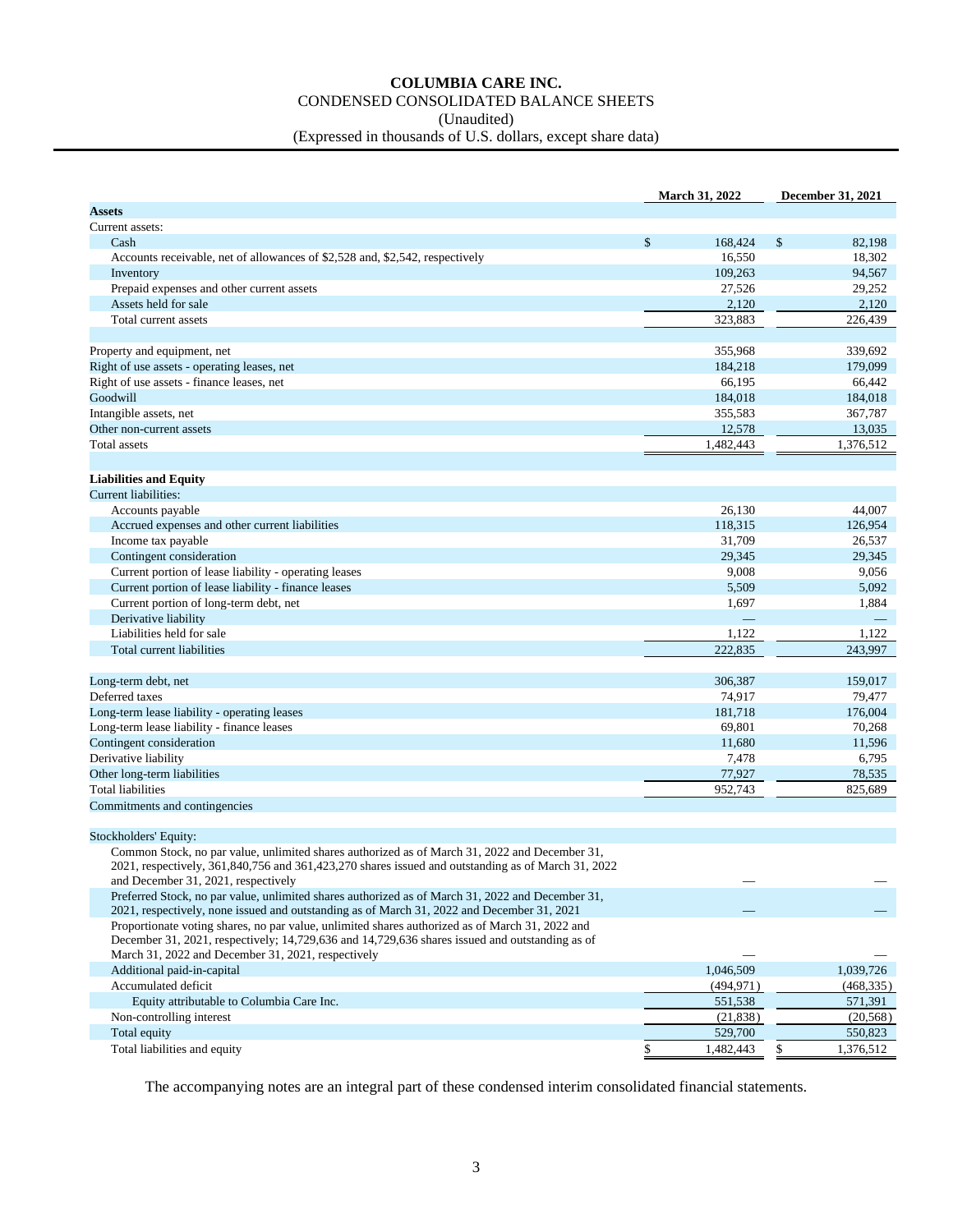# **COLUMBIA CARE INC.**

CONDENSED CONSOLIDATED STATEMENTS OF OPERATIONS AND COMPREHENSIVE LOSS

(Unaudited)

(Expressed in thousands of U.S. dollars, except for number of shares and per share amounts)

|                                                                | Three months ended |                       |               |                       |  |  |
|----------------------------------------------------------------|--------------------|-----------------------|---------------|-----------------------|--|--|
|                                                                |                    | <b>March 31, 2022</b> |               | <b>March 31, 2021</b> |  |  |
| Revenue                                                        | \$                 | 123,087               | $\mathcal{S}$ | 86,095                |  |  |
| Cost of sales related to inventory production                  |                    | (66, 460)             |               | (52, 307)             |  |  |
| Cost of sales related to business combination fair value       |                    |                       |               |                       |  |  |
| adjustments to inventory                                       |                    |                       |               | (140)                 |  |  |
| Gross profit                                                   |                    | 56,627                |               | 33,648                |  |  |
| Selling, general and administrative expenses                   |                    | (71,292)              |               | (48,034)              |  |  |
| Loss from operations                                           |                    | (14,665)              |               | (14, 386)             |  |  |
| Other expense:                                                 |                    |                       |               |                       |  |  |
| Interest (expense) income on leases, net                       |                    | (1,426)               |               | (1,150)               |  |  |
| Interest (expense) income, net                                 |                    | (11,244)              |               | (3,856)               |  |  |
| Other income (expense), net                                    |                    | 61                    |               | (253)                 |  |  |
| Total other expense                                            |                    | (12,609)              |               | (5,259)               |  |  |
|                                                                |                    |                       |               |                       |  |  |
| Loss before income taxes                                       |                    | (27, 274)             |               | (19, 645)             |  |  |
| Income tax expense                                             |                    | (632)                 |               | (9,518)               |  |  |
| Net loss and comprehensive loss                                |                    | (27,906)              |               | (29, 163)             |  |  |
| Net loss attributable to non-controlling interests             |                    | (1,270)               |               | (381)                 |  |  |
| Net loss attributable to shareholders                          |                    | (26, 636)             |               | (28, 782)             |  |  |
|                                                                |                    |                       |               |                       |  |  |
| Weighted-average number of shares used in earnings per share - |                    |                       |               |                       |  |  |
| basic and diluted                                              |                    | 376, 397, 260         |               | 294,815,943           |  |  |
| Loss attributable to shares (basic and diluted)                | \$                 | (0.07)                |               | (0.10)                |  |  |

The accompanying notes are an integral part of these condensed interim consolidated financial statements.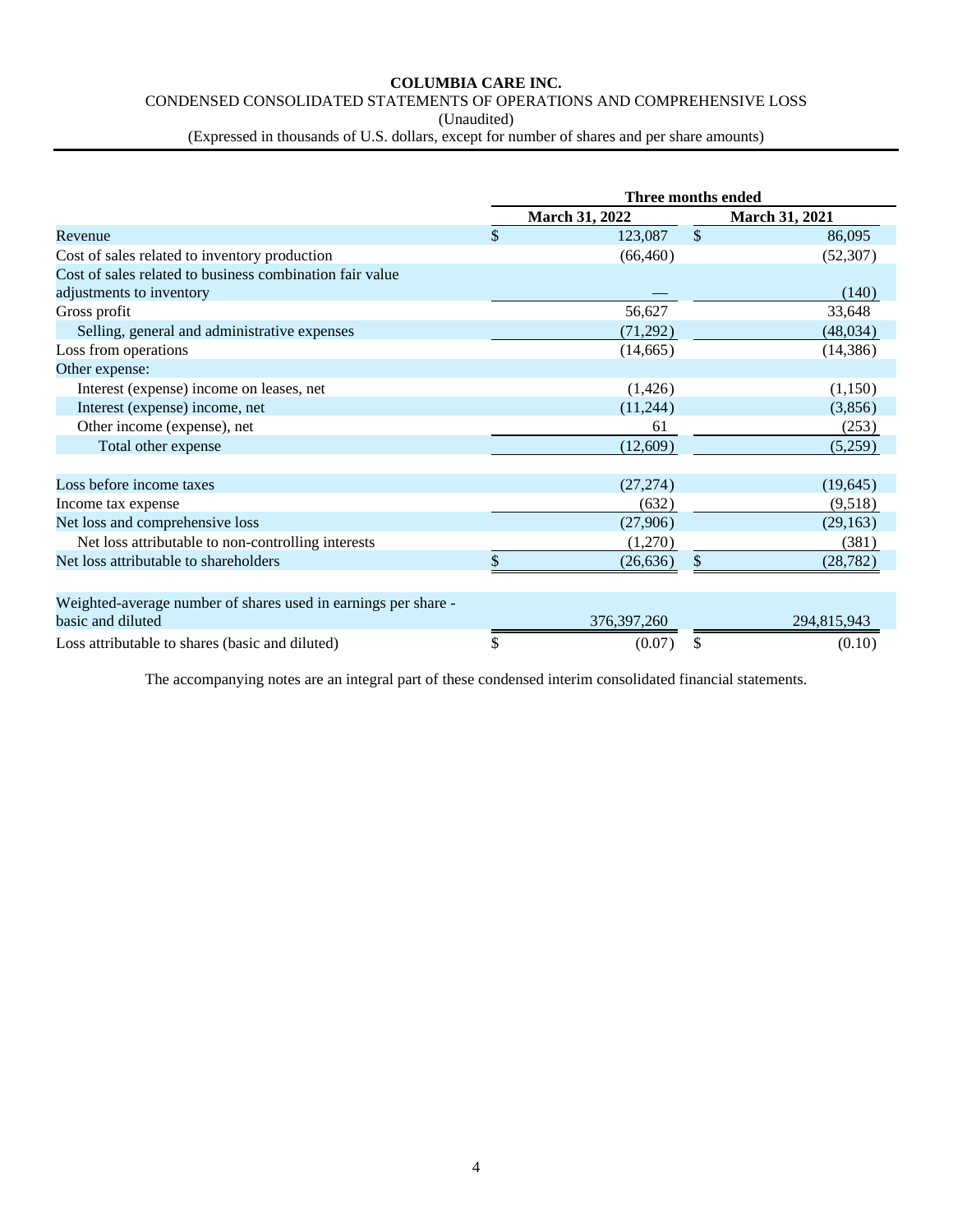#### **COLUMBIA CARE INC.** CONDENSED CONSOLIDATED STATEMENTS OF CHANGES IN EQUITY (Unaudited) (Expressed in thousands of U.S. dollars, except for number of shares)

|                                   | <b>Shares</b> | <b>Proportionate</b><br><b>Voting Shares</b> | <b>Additional</b><br><b>Paid-in Capital</b> | Accumulated<br>Deficit   | Total Columbia Care Inc.<br><b>Shareholders' Equity</b> | <b>Non-Controlling</b><br><b>Interest</b> | Total<br><b>Equity</b> |
|-----------------------------------|---------------|----------------------------------------------|---------------------------------------------|--------------------------|---------------------------------------------------------|-------------------------------------------|------------------------|
| <b>Balance, December 31, 2021</b> | 361,423,270   | 14,729,636                                   | 1.039.726                                   | (468.335)                | 571,391                                                 | (20, 568)                                 | 550,823                |
| Equity-based compensation (1)     | 237,486       | $\overline{\phantom{a}}$                     | 6,358                                       | $\overline{\phantom{a}}$ | 6,358                                                   | $\hspace{0.05cm}$                         | 6,358                  |
| Warrants exercised                | 180,000       |                                              | 425                                         |                          | 425                                                     | $\qquad \qquad$                           | 425                    |
| Net loss                          |               |                                              |                                             | (26, 636)                | (26, 636)                                               | (1,270)                                   | (27,906)               |
| <b>Balance, March 31, 2022</b>    | 361,840,756   | 14.729.636                                   | 1,046,509                                   | (494, 971)               | 551,538                                                 | (21, 838)                                 | 529,700                |

|                                                    |               | <b>Proportionate</b> | <b>Additional</b>                         | Accumulated              | <b>Total Columbia Care Inc.</b> | <b>Non-Controlling</b>          | Total     |
|----------------------------------------------------|---------------|----------------------|-------------------------------------------|--------------------------|---------------------------------|---------------------------------|-----------|
|                                                    | <b>Shares</b> | <b>Voting Shares</b> | <b>Paid-in Capital</b>                    | Deficit                  | <b>Shareholders' Equity</b>     | <b>Interest</b>                 | Equity    |
| <b>Balance, December 31, 2020</b>                  | 250,003,917   | 26,507,914           | 632.062                                   | (325, 238)               | 306,824                         | (19, 875)                       | 286,949   |
| Equity-based compensation (1)                      | 190,925       |                      | 7,792                                     | $\overline{\phantom{a}}$ | 7,792                           | _                               | 7,792     |
| Issuance of shares, net                            | 21,792,500    |                      | 133,151                                   |                          | 133.151                         | $\hspace{0.1mm}-\hspace{0.1mm}$ | 133,151   |
| Issuance of shares in connection with acquisitions | 971,541       |                      | 4,972                                     | $\overline{\phantom{a}}$ | 4,972                           | $\overline{\phantom{a}}$        | 4,972     |
| Conversion between classes of shares               | 9,236,733     | (9, 236, 733)        | $\qquad \qquad \overline{\qquad \qquad }$ |                          | $\hspace{0.1mm}-\hspace{0.1mm}$ |                                 |           |
| Cancellation of restricted stock awards            | (13,770)      | (8,077)              | $\overline{\phantom{a}}$                  | $\overline{\phantom{a}}$ |                                 |                                 |           |
| Warrants exercised                                 | 262,200       |                      | 808                                       |                          | 808                             |                                 | 808       |
| Net loss                                           | _             |                      |                                           | (28, 782)                | (28, 782)                       | (381)                           | (29, 163) |
| <b>Balance, March 31, 2021</b>                     | 282,444,046   | 17,263,104           | 778,785                                   | (354, 020)               | 424,765                         | (20, 256)                       | 404,509   |

(1) The amounts shown are net of any shares withheld by the Company to satisfy certain tax withholdings in connection with vesting of equity-based awards.

The accompanying notes are an integral part of these condensed interim consolidated financial statements.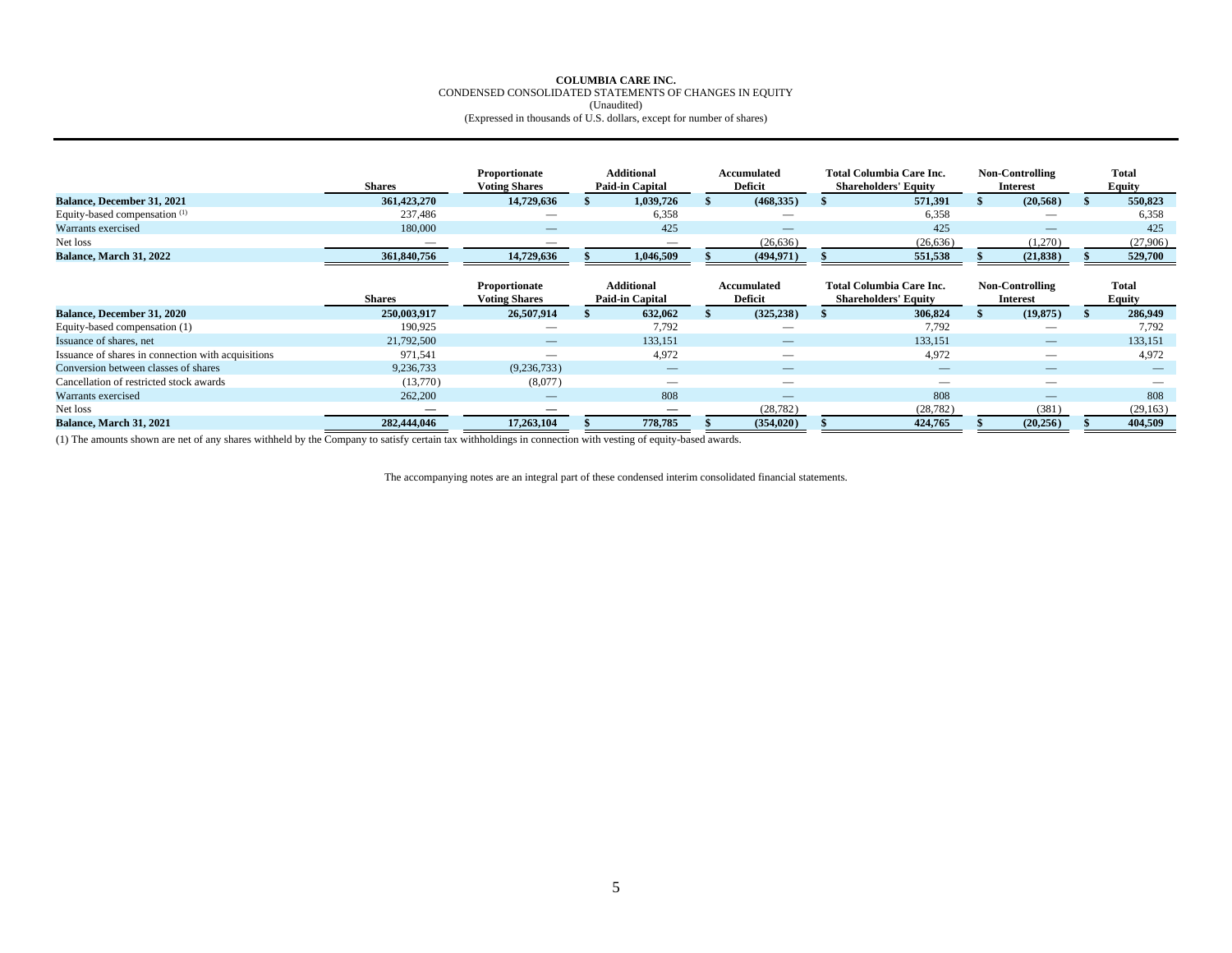## **COLUMBIA CARE INC.** CONDENSED CONSOLIDATED STATEMENTS OF CASH FLOWS (Unaudited)

(expressed in thousands of U.S. dollars)

|                                                                                           | <b>Three Months Ended March 31.</b> |           |      |           |
|-------------------------------------------------------------------------------------------|-------------------------------------|-----------|------|-----------|
|                                                                                           |                                     | 2022      |      | 2021      |
| Cash flows from operating activities:                                                     |                                     |           |      |           |
| Net loss                                                                                  | \$                                  | (27,906)  | \$   | (29, 163) |
| Adjustments to reconcile net loss to net cash provided by (used in) operating activities: |                                     |           |      |           |
| Depreciation and amortization                                                             |                                     | 21,210    |      | 8,523     |
| Equity-based compensation                                                                 |                                     | 6,374     |      | 7,786     |
| Debt amortization expense                                                                 |                                     | 1,936     |      | 1,241     |
| Provision for obsolete inventory and other assets                                         |                                     | 156       |      |           |
| Change in fair value of derivative liability                                              |                                     | 683       |      | 179       |
| Deferred taxes                                                                            |                                     | (4,560)   |      | 5,319     |
| Other                                                                                     |                                     | 217       |      | 84        |
| Changes in operating assets and liabilities, net of acquisitions                          |                                     |           |      |           |
| Accounts receivable                                                                       |                                     | 1,726     |      | 1,128     |
| Inventory                                                                                 |                                     | (14, 851) |      | (4, 843)  |
| Prepaid expenses and other current assets                                                 |                                     | 1,942     |      | 657       |
| Other assets                                                                              |                                     | (6,111)   |      | 5,636     |
| Accounts payable                                                                          |                                     | (12,072)  |      | 2,650     |
| Accrued expenses and other current liabilities                                            |                                     | (8,037)   |      | (4,232)   |
| Income taxes payable                                                                      |                                     | 5,172     |      | 3,876     |
| Other long-term liabilities                                                               |                                     | 6,299     |      | (2,329)   |
| Net cash used in operating activities                                                     |                                     | (27, 822) |      | (3,488)   |
|                                                                                           |                                     |           |      |           |
| Cash flows from investing activities:                                                     |                                     |           |      |           |
| Cash paid for acquisitions, net of cash acquired                                          |                                     |           |      | (2,727)   |
| Purchases of property and equipment                                                       |                                     | (29,511)  |      | (7,232)   |
| Proceeds from sale of plant, property and equipment                                       |                                     | 179       |      |           |
| Cash (paid) received on deposits, net                                                     |                                     | (223)     |      | 26        |
| Cash for loan under Cannascend and Corsa Verde agreements                                 |                                     |           |      | (208)     |
| Net cash used in investing activities                                                     |                                     | (29, 555) |      | (10, 141) |
|                                                                                           |                                     |           |      |           |
| Cash flows from financing activities:                                                     |                                     |           |      |           |
| Proceeds from issuance of debt                                                            |                                     | 153,250   |      | 133,559   |
| Debt issuance costs                                                                       |                                     | (7,266)   |      | (123)     |
| Repayment of debt                                                                         |                                     | (122)     |      |           |
| Repayment of sellers note                                                                 |                                     | (375)     |      | (3,877)   |
| Payment of lease liabilities                                                              |                                     | (1,642)   |      | (1,351)   |
| Exercise of warrants                                                                      |                                     | 424       |      | 808       |
| Taxes paid on equity based compensation                                                   |                                     | (16)      |      |           |
| Net cash provided by financing activities                                                 |                                     | 144,253   |      | 129,016   |
| Net increase (decrease) in cash                                                           |                                     | 86,876    |      | 115,387   |
| Cash and restricted cash at beginning of the period                                       |                                     | 82,533    |      | 71,969    |
| Cash and restricted cash at end of the period                                             |                                     | 169,409   |      | 187,356   |
|                                                                                           |                                     |           |      |           |
|                                                                                           |                                     |           |      |           |
| Reconciliation of cash and cash equivalents and restricted cash:                          |                                     |           |      |           |
| Cash and cash equivalents                                                                 |                                     | 168,424   |      | 176,498   |
| Restricted cash                                                                           |                                     | 985       |      | 10,858    |
| Cash and cash equivalents and restricted cash, end of period                              |                                     | 169,409   |      | 187,356   |
|                                                                                           |                                     |           |      |           |
| Supplemental disclosure of cash flow information:                                         |                                     |           |      |           |
| Cash paid for amounts included in the measurement of lease liabilities:                   |                                     |           |      |           |
| Operating cash flows from operating leases                                                | \$                                  | 6,209     | \$   | 4,768     |
| Operating cash flows from finance leases                                                  | \$                                  | 1,457     | $\$$ | 1,156     |
| Financing cash flows from finance leases                                                  | \$                                  | 1,642     | \$   | 1,351     |
| Cash paid for interest on other obligations                                               | \$                                  | 5,302     | \$   | 438       |
| Cash paid for income taxes                                                                | \$                                  | 70        | \$   | 135       |
| Lease liabilities arising from the recognition of finance right-of-use assets             | \$                                  | 1,597     | \$   | 4,750     |
| Lease liabilities arising from the recognition of operating right-of-use assets           | \$                                  | 551       | \$   | 3,037     |
|                                                                                           |                                     |           |      |           |
| Supplemental disclosure of non-cash investing and financing activities:                   |                                     |           |      |           |
| Non-cash fixed asset additions within accounts payable and accrued expenses               | \$                                  | 11,010    | \$   | 2,455     |
| Non-cash equity issuance costs within accrued expenses and accounts payable               | \$                                  | 223       | \$   | 286       |
| Shares issued in connection with business acquisitions                                    | \$                                  |           | \$   | 4,972     |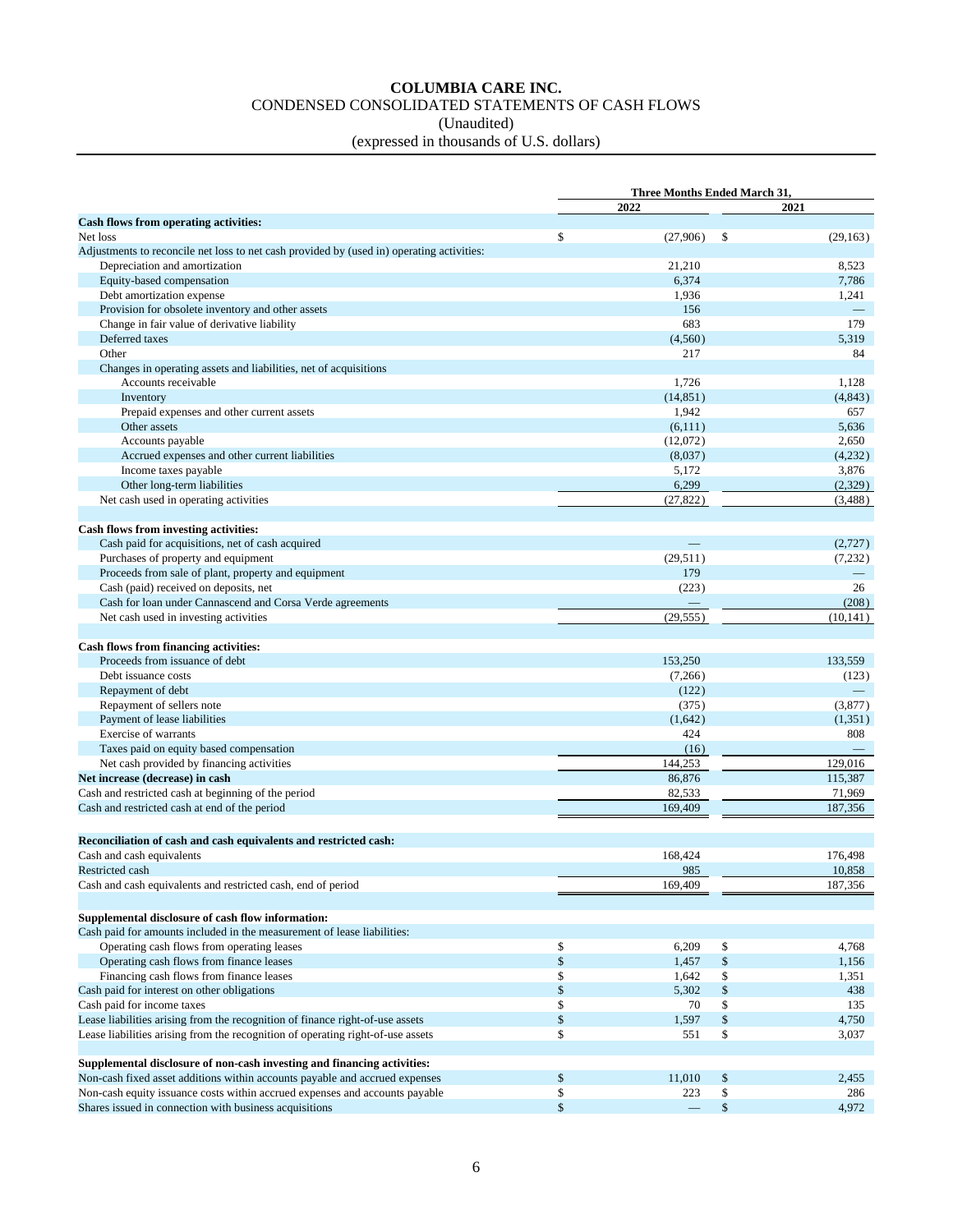## **COLUMBIA CARE INC.** NOTES TO THE CONDENSED INTERIM CONSOLIDATED FINANCIAL STATEMENTS FOR THE THREE MONTHS ENDED MARCH 31 2022 AND 2021 (Expressed in thousands of U.S. dollars, except for share and per share amounts) (Unaudited)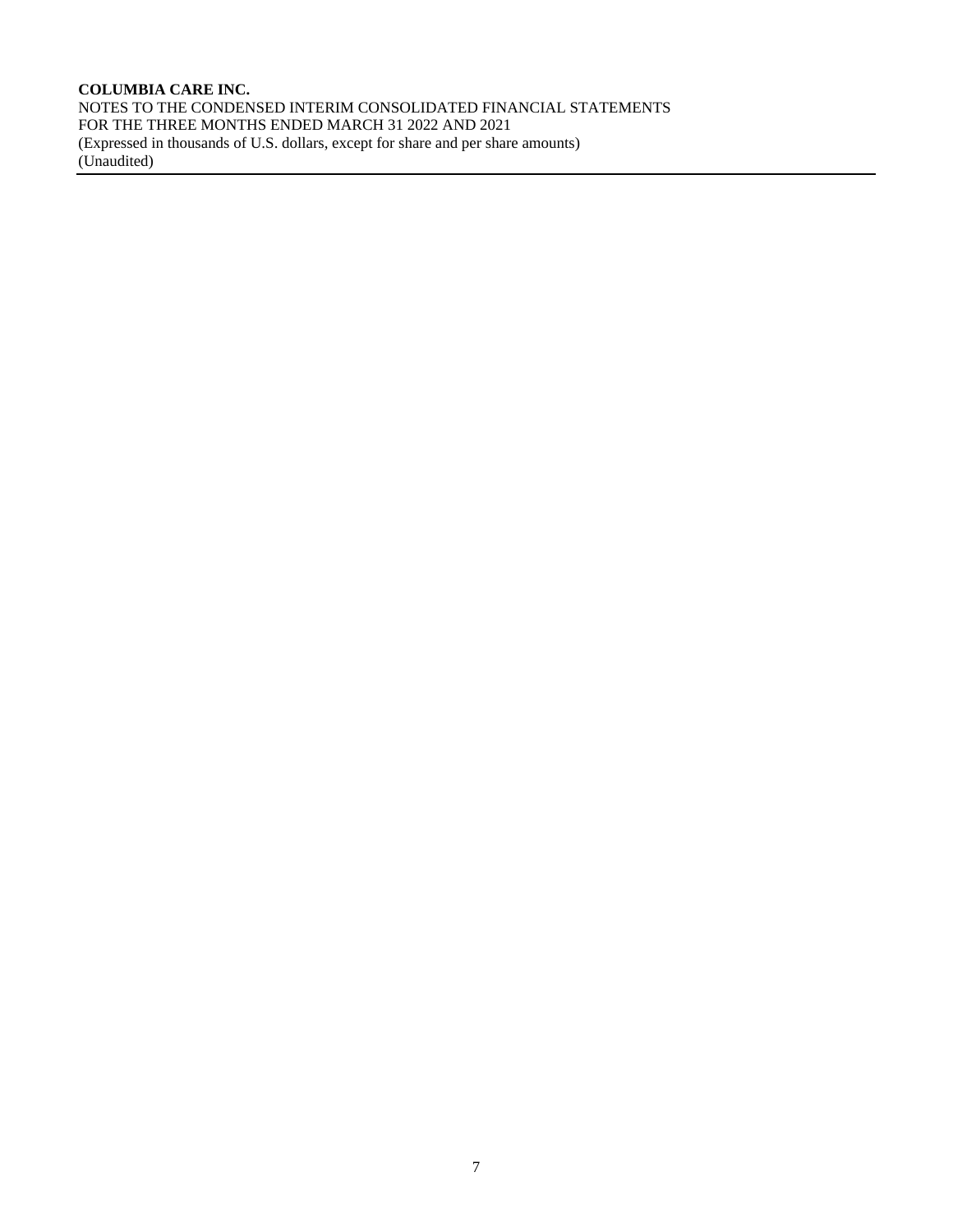### **1. OPERATIONS OF THE COMPANY**

Columbia Care Inc. ("the Company" or "the Parent"), was incorporated under the laws of the Province of Ontario on August 13, 2018. The Company's principal mission is to improve lives by providing cannabis-based health and wellness solutions and derivative products to qualified patients and consumers. The Company's head office and principal address is 680 Fifth Ave. 24th Floor, New York, New York 10019. The Company's registered and records office address is 666 Burrard St #1700, Vancouver, British Columbia V6C 2X8.

On April 26, 2019, the Company completed a reverse takeover ("RTO") transaction and private placement. Following the RTO, the Company's Common Shares were listed on the Aequitas NEO exchange, trading under the symbol "CCHW". As of the time of this report, the Company's Common Shares are also listed on the Canadian Securities Exchange (the "CSE") under the symbol "CCHW", the OTCQX Best Market under the symbol "CCHWF" and on the Frankfurt Stock Exchange under the symbol "3LP.

On March 23, 2022, the Company jointly announced with Cresco Labs LLC ("Cresco Labs") that the Company and Cresco Labs have entered into a definitive arrangement agreement (the "Arrangement Agreement") pursuant to which Cresco Labs will acquire all of the issued and outstanding shares (the "Company Shares") of the Company (the "Cresco Transaction"). Subject to customary closing conditions and necessary regulatory approvals, the Cresco Transaction is expected to close in the fourth quarter of 2022. Under the terms of the Arrangement Agreement, shareholders of the Company (the "Company Shareholders") will receive 0.5579 of a subordinate voting share of Cresco Labs (each whole share, a "Cresco Labs Share") for each Company common share (or equivalent) held, subject to adjustment, representing total consideration enterprise value of approximately US\$2.0 billion based on the closing price of Cresco Labs Shares on the CSE as of March 22, 2022. After giving effect to the Cresco Transaction, Company Shareholders will hold approximately 35% of the pro forma Cresco Labs Shares (on a fully diluted in-the-money, treasury method basis).

## **2. SUMMARY OF SIGNIFICANT ACCOUNTING POLICIES**

#### *Basis of preparation*

The accompanying unaudited condensed interim consolidated financial statements of the Company have been prepared in accordance with accounting principles generally accepted in the United States ("U.S. GAAP" or "GAAP") for interim financial information and the rules and regulations of the Securities and Exchange Commission (the "SEC").

The accompanying unaudited condensed interim consolidated financial statements contain all normal and recurring adjustments necessary to state fairly the consolidated financial condition, results of operations, comprehensive income, statement of shareholders' equity, and cash flows of the Company for the interim periods presented. Except as otherwise disclosed, all such adjustments consist only of those of a normal recurring nature. Operating results for the three months ended March 31, 2022, are not necessarily indicative of the results that may be expected for the current year ending December 31, 2022. The financial data presented herein should be read in conjunction with the audited consolidated financial statements and accompanying notes as of and for the years ended December 31, 2021, and 2020 ("2021 audited consolidated financial statements").

The preparation of these unaudited condensed interim consolidated financial statements in conformity with U.S. GAAP requires management to make estimates and assumptions that affect the reported amounts of assets and liabilities as of the date of the financial statements, and the reported amounts of revenues and expenses during the reporting periods. Actual results could differ materially from those estimates.

Certain information and footnote disclosures normally included in financial statements prepared in accordance with U.S. GAAP have been condensed or omitted pursuant to the rules and regulations of the SEC and the instructions to Form 10-Q.

### *Significant Accounting Judgments, Estimates and Assumptions*

The Company's significant accounting policies are described in Note 2 to the Company's consolidated financial statements included in the Annual Report on Form 10-K for the fiscal year ended December 31, 2021, filed with this Securities and Exchange Commission, or SEC, on March 31, 2022 (the "2021 Form 10-K"). There have been no material changes to the Company's significant accounting policies.

### *Revenue*

The Company's revenues are disaggregated as follows: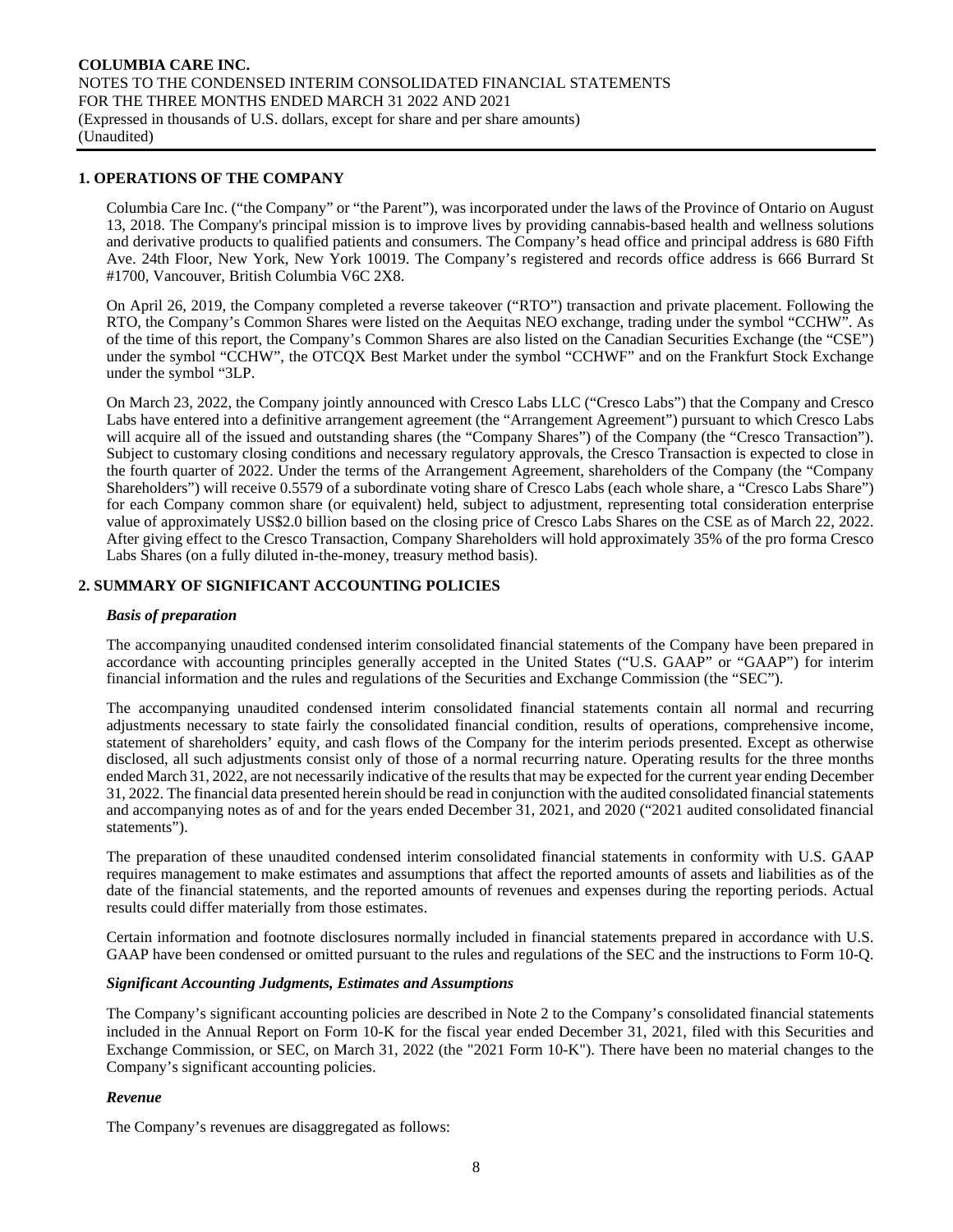|                           |    | Three months ended    |   |                       |  |  |  |
|---------------------------|----|-----------------------|---|-----------------------|--|--|--|
|                           |    | <b>March 31, 2022</b> |   | <b>March 31, 2021</b> |  |  |  |
| Dispensary                | ۰D | 105,816               | Φ | 73,957                |  |  |  |
| Cultivation and wholesale |    | 17,123                |   | 12,079                |  |  |  |
| Other                     |    | 148                   |   | 59                    |  |  |  |
|                           |    | 123,087               |   | 86,095                |  |  |  |

During the three months ended March 31, 2022 and 2021, the Company netted discounts of \$20,520 and \$9,358 against the revenues. Discounts are provided by the Company during promotional days or weekends. Discounts are also provided to employees, seniors and other categories of customers and may include price reductions and coupons.

### *Income taxes*

The Company calculated its actual effective tax rate for the interim period and applied that rate to the interim period results. In accordance with ASC 740-270, at the end of each interim period the Company is required to determine its best estimate of its annual effective tax rate and apply that rate in providing income taxes on an interim period. However, in certain circumstances when the Company concludes it is unable to reliably estimate the annual effective tax rate for the year, the actual effective tax rate for the interim period may be used. The Company believes that, at this time, the use of the actual effective tax rate is more appropriate than the estimated annual effective tax rate method as the estimated annual effective tax rate method is not reliable due the high degree of uncertainty in estimating annual pre-tax income due to the growth stage of the business, the correlation of SG&A expenses to revenue that are permanently disallowed via Section 280E of the Internal Revenue Code, and the timing of the completion of the Cresco transaction.

### *Modification of debt*

The Company accounts for modifications of debt arrangements in accordance with ASC 470-50 *Modifications and Extinguishments* ("ASC 470-50"). As such, the Company continues to amortize any remaining unamortized debt discount as of debt modification date over the term of the amended debt. The Company expenses any fees paid to third parties and capitalizes creditor fees associated with the modification as a debt discount and amortizes them over the term of the amended debt.

## **3. INVENTORY**

Details of the Company's inventory are shown in the table below:

|                                                                  | <b>March 31, 2022</b> |         | <b>December 31, 2021</b> |
|------------------------------------------------------------------|-----------------------|---------|--------------------------|
| Accessories                                                      |                       | 668     | 815                      |
| Work-in-process - cannabis in cures and final vault              |                       | 61.132  | 52,519                   |
| Finished goods - dried cannabis, concentrate and edible products |                       | 47.463  | 41,233                   |
| <b>Total inventory</b>                                           |                       | 109.263 | 94,567                   |

 The inventory values are net of inventory write-downs primarily as a result obsolescence or unmarketability is charged to cost of sales. There were not material write-downs during the three months ended March 31, 2022.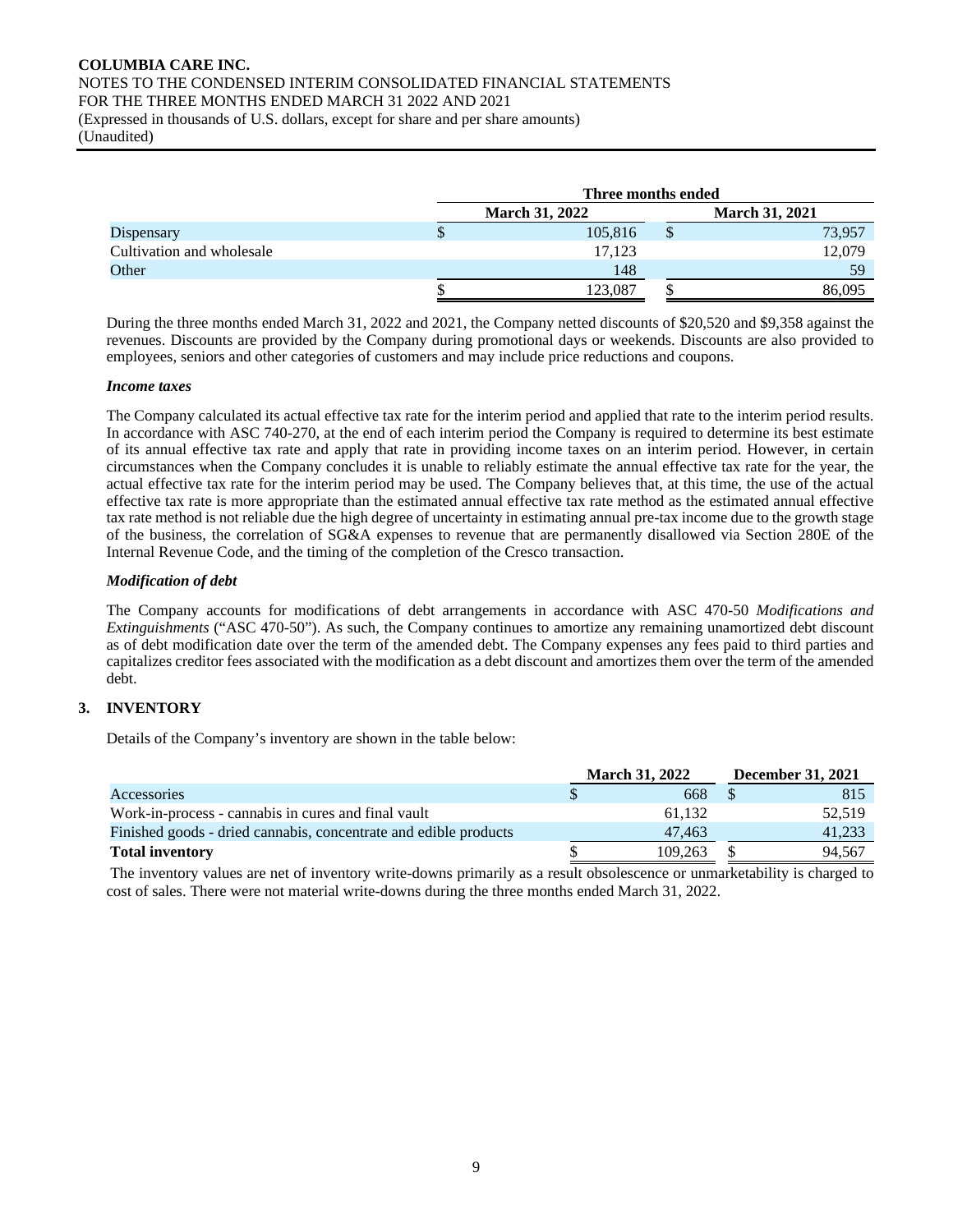## **4. CURRENT AND LONG-TERM DEBT**

Current and long-term obligations, net, are shown in the table below:

|                                       | <b>March 31, 2022</b> | <b>December 31, 2021</b> |
|---------------------------------------|-----------------------|--------------------------|
| 2026 Notes                            | \$<br>185,000         | $\mathbb{S}$             |
| Term debt                             | 38,215                | 69,965                   |
| 2025 Convertible Notes                | 74,500                | 74,500                   |
| Mortgage Note                         | 19,903                | 20,000                   |
| 2023 Convertible Notes                | 5,600                 | 5,600                    |
| Acquisition related real estate notes | 7,000                 | 7,000                    |
| Acquisition related promissory notes  | 4,500                 | 4,875                    |
| Acquisition related term debt         | 3,289                 | 3,314                    |
|                                       | 338,007               | 185,254                  |
| Unamortized debt discount             | (16, 524)             | (19,301)                 |
| Unamortized deferred financing costs  | (13,539)              | (5,379)                  |
| Unamortized debt premium              | 140                   | 327                      |
| Total debt                            | 308,084               | 160,901                  |
| Less current portion, net*            | (1,697)               | (1,884)                  |
| Long-term portion                     | 306,387               | 159,017                  |

\*The current portion of the debt includes scheduled payments on the mortgage note, acquisition related promissory notes and acquisition related notes payable, net of corresponding portion of the unamortized debt discount, and unamortized deferred financing costs.

The Company was in compliance with all financial covenants and was not in default of any provisions under any of its debt arrangements as of March 31, 2022.

### *Private Placement*

On February 3, 2022, Columbia Care closed a private placement of \$185,000 aggregate principal amount of 9.50% seniorsecured first-lien notes due 2026 (the "2026 Notes") and received aggregate gross proceeds of \$153,250. The 2026 Notes are senior secured obligations of the Company and were issued at 100.0% of face value. The 2026 Notes accrue interest in arrears which is payable semi-annually and mature on February 3, 2026, unless earlier redeemed or repurchased. The Company may redeem the 2026 Notes at par, in whole or in part, on or after February 3, 2024, as more particularly described in the fourth supplemental trust indenture governing the 2026 Notes. In connection with the offering of the 2026 Notes, the Company exchanged \$31,750 of the Company's existing 13.0% Term Debt, pursuant to private agreements in accordance with the trust indenture, for an equivalent amount of 2026 Notes plus accrued but unpaid interest and any negotiated premium thereon.

The premium and paid interest were paid out of funds raised from February 2022 Private Placement. The Company accounted for the exchange of \$31,750 aggregate principal amount of the existing Term Debt as a debt modification in accordance with ASC 470-50. The total unamortized debt and debt issuance costs of \$2,153 related to modified portion of the Term Debt will be amortized over the term of the 2026 Notes using the effective interest method. The Company incurred \$7,189 in creditor fees in connection with the modified Term Debt and 2026 Notes and \$301 in third-party legal fees related to 2026 Notes which were capitalized and will be amortized over the term of the 2026 Notes using effective interest rate.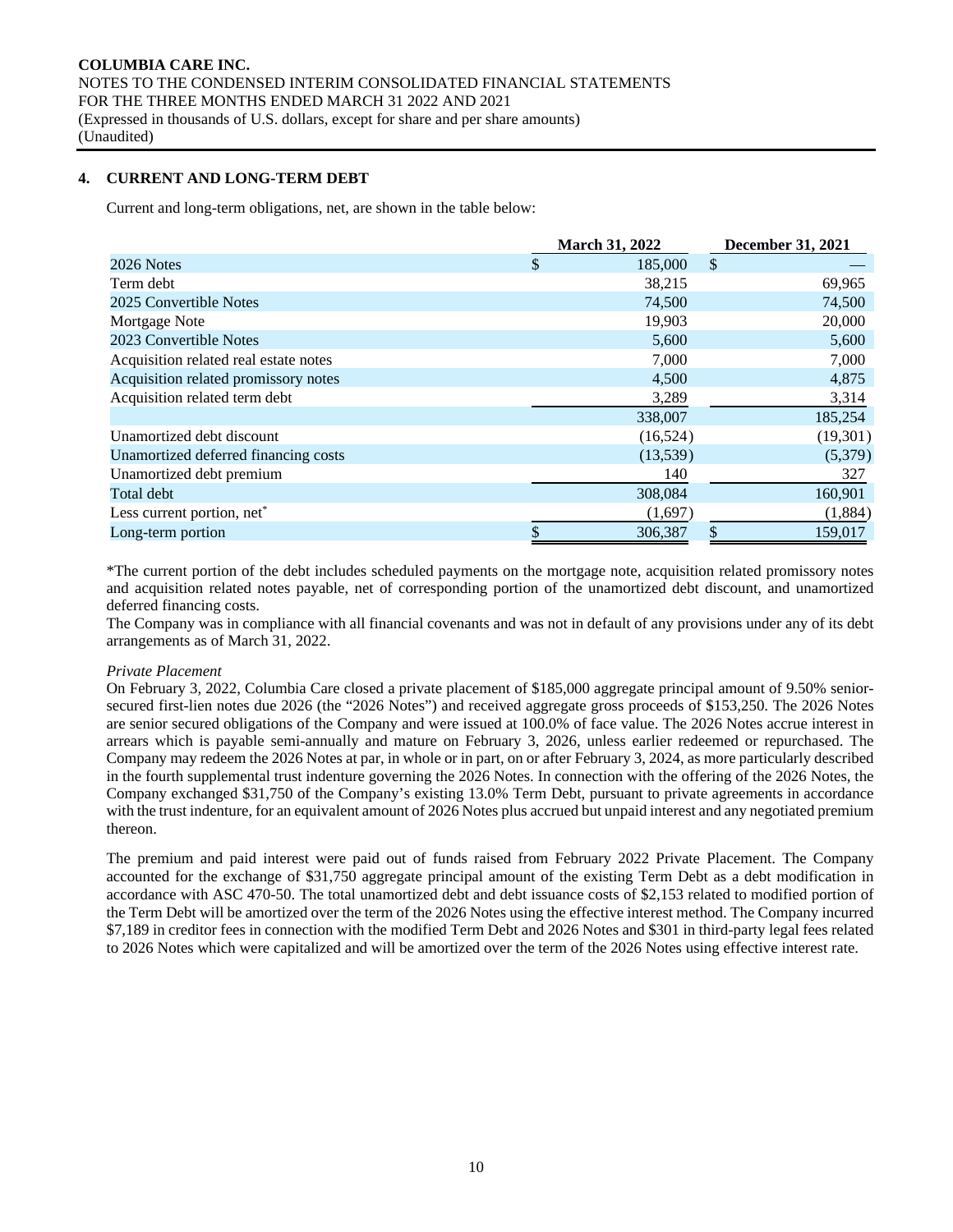Total interest and amortization expense on the Company's debt obligations during the three months ended March 31, 2022 and 2021 are as follows:

|                                      | Three months ended    |  |                       |  |  |
|--------------------------------------|-----------------------|--|-----------------------|--|--|
|                                      | <b>March 31, 2022</b> |  | <b>March 31, 2021</b> |  |  |
| Interest expense                     | 9,426                 |  | 2,987                 |  |  |
| Amortization of debt discount        | 1,296                 |  | 1,063                 |  |  |
| Amortization of debt premium         | (49)                  |  | (70)                  |  |  |
| Amortization of debt issuance costs  | 689                   |  | 248                   |  |  |
| Other interest (expense) income, net | (118)                 |  | (372)                 |  |  |
| <b>Total interest expense</b>        | 11.244                |  | 3,856                 |  |  |

The weighted average interest rate on the Company's indebtedness was 8.5%.

## **5. ACQUISITIONS**

*Futurevision Holdings, Inc., Futurevision 2020, LLC and Medicine Man Longmont, LLC*

On November 1, 2021, the Company acquired (the "Medicine Man Transaction") a 100% ownership interest in Futurevision Holdings, Inc. and Futurevision 2020, LLC (collectively, "Medicine Man"), through the Agreement and Plan of Merger (the "Merger Agreement"). Concurrently with the Merger Agreement, the Company was granted an option (the "Option") to purchase Medicine Man Longmont, LLC ("Medicine Man Longmont"). The Option is exercisable by the Company after January 1, 2022, but cannot be exercised until the Company has sold its current TGS Longmont location. The Company is in process of finding a buyer for its current TGS Longmont location, and expects to close on its sale, and then exercise its option to purchase Medicine Man Longmont during the second quarter of 2022. The Company has recorded the Option as an intangible asset as of the November 1, 2021, closing date, at its estimated fair value of \$5,899, which represents the ultimate purchase price associated with the underlying property, since the time period to exercise the Option is short and given the certainty expressed by management to exercise the Option. As of March 31, 2022 TGS Longmont is reflected within assets held for sale on the Company's consolidated balance sheet Medicine Man was formed in 2010 for the purpose of selling medicinal and recreational cannabis products in the state of Colorado. Medicine Man owns and operates vertically integrated cultivation facilities, manufacturing facilities and retail dispensaries in the state of Colorado. The Company executed the Medicine Man Transaction in order to continue to grow revenues; expand its cultivation facilities, manufacturing facilities and dispensaries; and enter, or expand in the Colorado market.

The following table summarizes the preliminary fair value of total consideration transferred and the fair value of each major class of consideration for Medicine Man:

| <b>Consideration transferred</b>                                |             |
|-----------------------------------------------------------------|-------------|
| Cash consideration                                              | \$<br>7,240 |
| Closing shares                                                  | 23,955      |
| Milestone shares after closing (contingent consideration)       | 3,664       |
| Purchase option obligation                                      | 5,899       |
| Total unadjusted purchase price                                 | 40,758      |
| Working capital adjustment                                      | 127         |
| Total adjusted purchase price                                   | 40,885      |
| Less: Cash and cash equivalents acquired                        | (1,250)     |
| Total purchase price, net of cash and cash equivalents acquired | 39.635      |

Equity purchase consideration comprised 5,840,229 Common Shares of which 4,857,184 were issued during the year 2021. As per the terms of the Merger Agreement, the Company paid \$836 in cash and issued 1,099,549 milestone shares in settlement of contingent consideration during April 2022.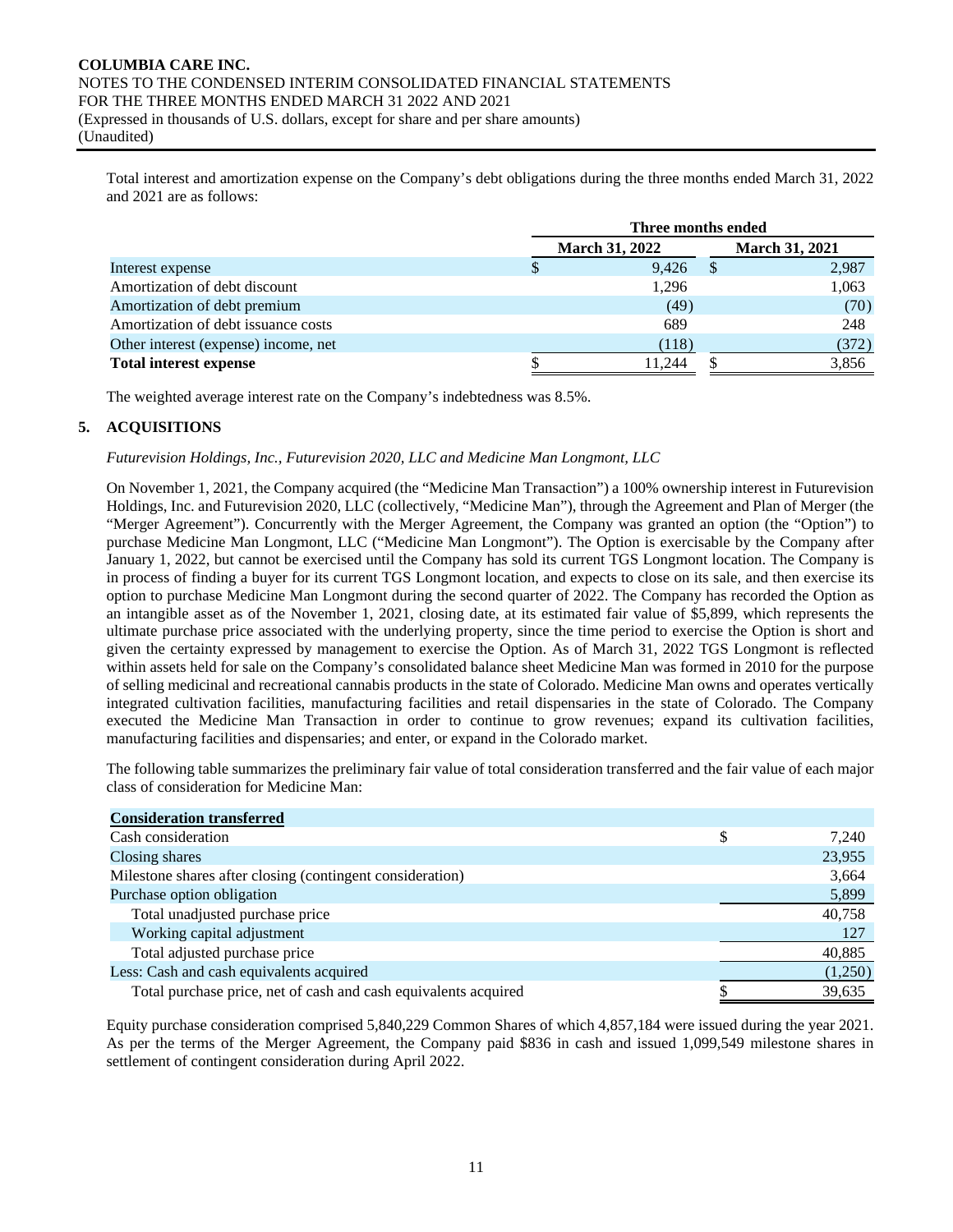Recognized amounts of identifiable assets acquired, and liabilities assumed, less cash and cash equivalents acquired:

| <b>Purchase price allocation</b>               |             |
|------------------------------------------------|-------------|
| Assets acquired:                               |             |
| Inventory                                      | \$<br>3,611 |
| Prepaid expenses and other current assets      | 397         |
| Option deposit                                 | 5,899       |
| Property and equipment                         | 1,498       |
| Right of use assets                            | 10,613      |
| Goodwill                                       | 9,908       |
| Intangible assets                              | 30,370      |
| Accounts payable                               | (696)       |
| Accrued expenses and other current liabilities | (1,910)     |
| Lease liabilities                              | (11,233)    |
| Deferred tax liabilities                       | (8,822)     |
| Consideration transferred                      | 39,635      |

The purchase price has been allocated on the basis of the preliminary estimates of fair values of assets and liabilities assumed, resulting in a goodwill of \$ 9,908. The goodwill consists of expected synergies from combining operations of the Company and Medicine Man, and intangible assets not qualifying for separate recognition such as formulations, proprietary technologies and acquired know-how. None of the goodwill is deductible for tax purposes. No adjustments to the preliminary allocation of purchase price impacted goodwill during the three months ended March 31, 2022. As additional information becomes available, the Company may revise the allocation to certain assets and liabilities and finalize the acquisition accounting within the required measurement period of one year.

Medicine Man's state licenses and trademarks represented identifiable intangible assets acquired in the amounts of \$26,900 and \$3,470 respectively, which were determined to have definite useful lives of 10 and 5 years respectively.

The fair value of the acquired assets and liabilities are provisional pending receipt of the final valuations for those assets and liabilities.

In conjunction with the Medicine Man Transaction, the Company expensed \$1,099 of acquisition-related costs, which have been included in selling, general and administrative expenses on the Company's consolidated statement of operations and comprehensive loss for the year ended December 31, 2021.

## **6. PROPERTY AND EQUIPMENT**

Details of the Company's property and equipment and related depreciation expense are summarized in the tables below:

|                                     | <b>March 31, 2022</b> |   | <b>December 31, 2021</b> |
|-------------------------------------|-----------------------|---|--------------------------|
| Land and buildings                  | 115,161               | S | 113,736                  |
| Furniture and fixtures              | 10,009                |   | 8,564                    |
| Equipment                           | 40,105                |   | 36,052                   |
| Computers and software              | 3,266                 |   | 2,914                    |
| Leasehold improvements              | 158,501               |   | 145,259                  |
| Construction in process             | 89,389                |   | 86,326                   |
| Total property and equipment, gross | 416,431               |   | 392,851                  |
| Less: Accumulated depreciation      | (60, 463)             |   | (53, 159)                |
| Total property and equipment, net   | 355,968               |   | 339,692                  |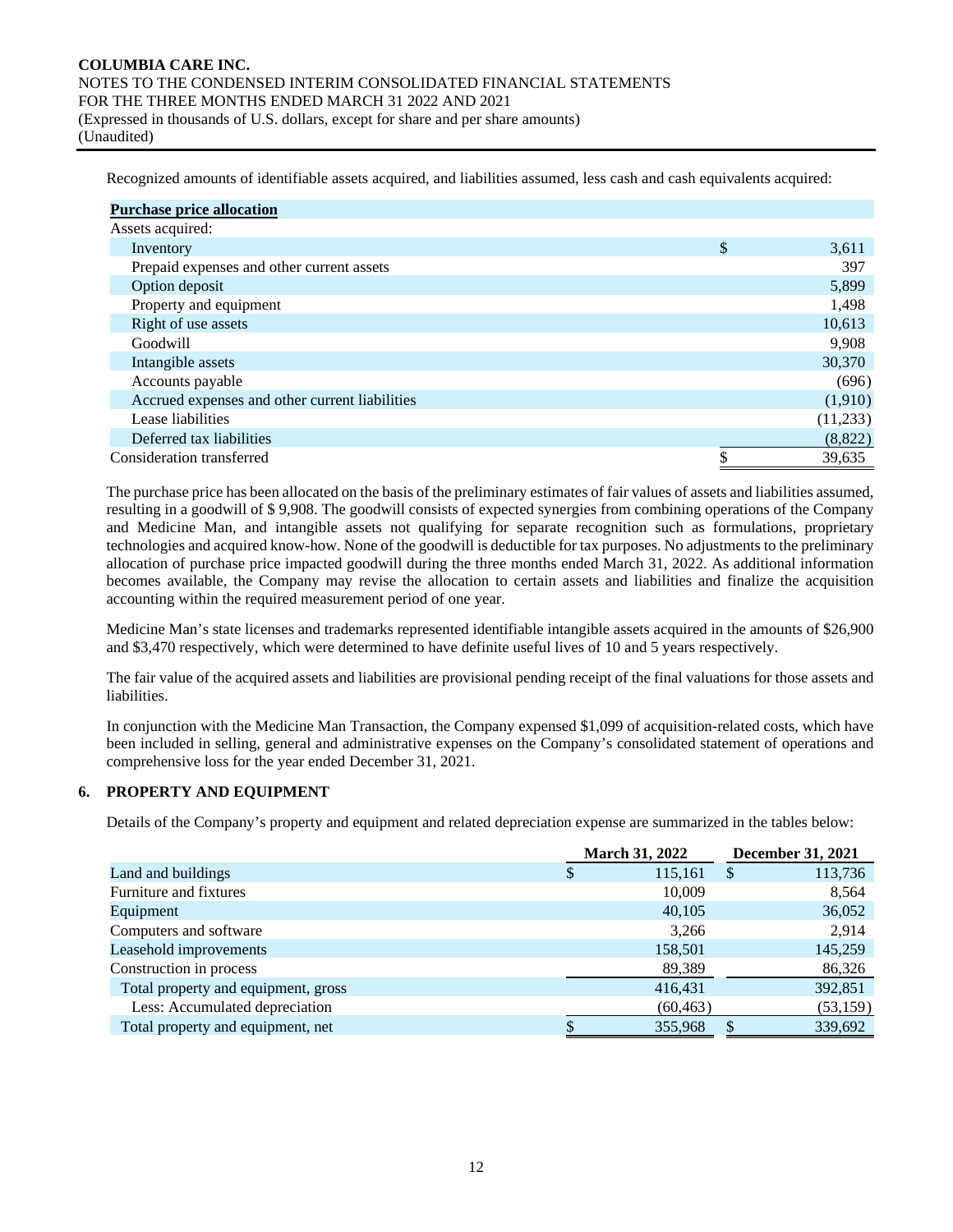## **COLUMBIA CARE INC.** NOTES TO THE CONDENSED INTERIM CONSOLIDATED FINANCIAL STATEMENTS FOR THE THREE MONTHS ENDED MARCH 31 2022 AND 2021 (Expressed in thousands of U.S. dollars, except for share and per share amounts)

(Unaudited)

|                                                   | Three months ended    |       |  |                       |  |
|---------------------------------------------------|-----------------------|-------|--|-----------------------|--|
|                                                   | <b>March 31, 2022</b> |       |  | <b>March 31, 2021</b> |  |
| Total depreciation expense for three months ended |                       | 7.328 |  | 4,703                 |  |
| Included in:                                      |                       |       |  |                       |  |
| Costs of sales related to inventory production    |                       | 4.127 |  | 2,738                 |  |
| Selling, general and administrative expenses      |                       | 3.201 |  | 1,965                 |  |

## **7. PREPAID EXPENSES AND OTHER CURRENT ASSETS**

Details of the Company's prepaid expenses and other current assets are summarized in the table below:

|                                           |   | <b>March 31, 2022</b> |  | <b>December 31, 2021</b> |
|-------------------------------------------|---|-----------------------|--|--------------------------|
| Prepaid expenses                          | S | 15.131                |  | 15,362                   |
| Short term deposits                       |   | 7.746                 |  | 6.960                    |
| Other current assets                      |   | 3,398                 |  | 5,822                    |
| Excise and sales tax receivable           |   | 1,251                 |  | 1,108                    |
| Prepaid expenses and other current assets |   | 27,526                |  | 29,252                   |

## **8. OTHER NON-CURRENT ASSETS**

Details of the Company's other non-current assets are summarized in the table below:

|   | <b>March 31, 2022</b> |   | <b>December 31, 2021</b> |
|---|-----------------------|---|--------------------------|
| S | 4,512                 | S | 5,602                    |
|   | 4,111                 |   | 4,111                    |
|   | 775                   |   | 776                      |
|   | 985                   |   | 335                      |
|   | 2,195                 |   | 2,211                    |
|   |                       |   |                          |
|   | 12.578                |   | 13.035                   |
|   |                       |   |                          |

## **9. ACCRUED EXPENSES AND OTHER CURRENT LIABILITIES**

Details of the Company's accrued expenses and other current liabilities are summarized in the table below:

|                                                                  | <b>March 31, 2022</b> |         | <b>December 31, 2021</b> |
|------------------------------------------------------------------|-----------------------|---------|--------------------------|
| Accrued acquisition and settlement of pre-existing relationships | S                     | 75.427  | \$<br>86,596             |
| Taxes- property and other                                        |                       | 12,076  | 14,062                   |
| Other accrued expenses                                           |                       | 11,012  | 6,035                    |
| Payroll liabilities                                              |                       | 8,436   | 12,799                   |
| Other current liabilities                                        |                       | 7,374   | 4,673                    |
| Construction in progress                                         |                       | 3,990   | 2,789                    |
| Accrued expenses and other current liabilities                   |                       | 118,315 | 126,954                  |

## **10. SHAREHOLDERS' EQUITY**

The Company had the following activity during the three months ended March 31, 2022:

- Granted 9,585,140 time-based restricted stock units and 1,473,261 performance-based restricted stock units during the three months ended March 31, 2022.
- Issued 144,033 Common Shares upon vesting of RSU's. An additional 93,453 shares were sold to cover for taxes on the share-based compensation unit that were issued during the three months ended March 31, 2022.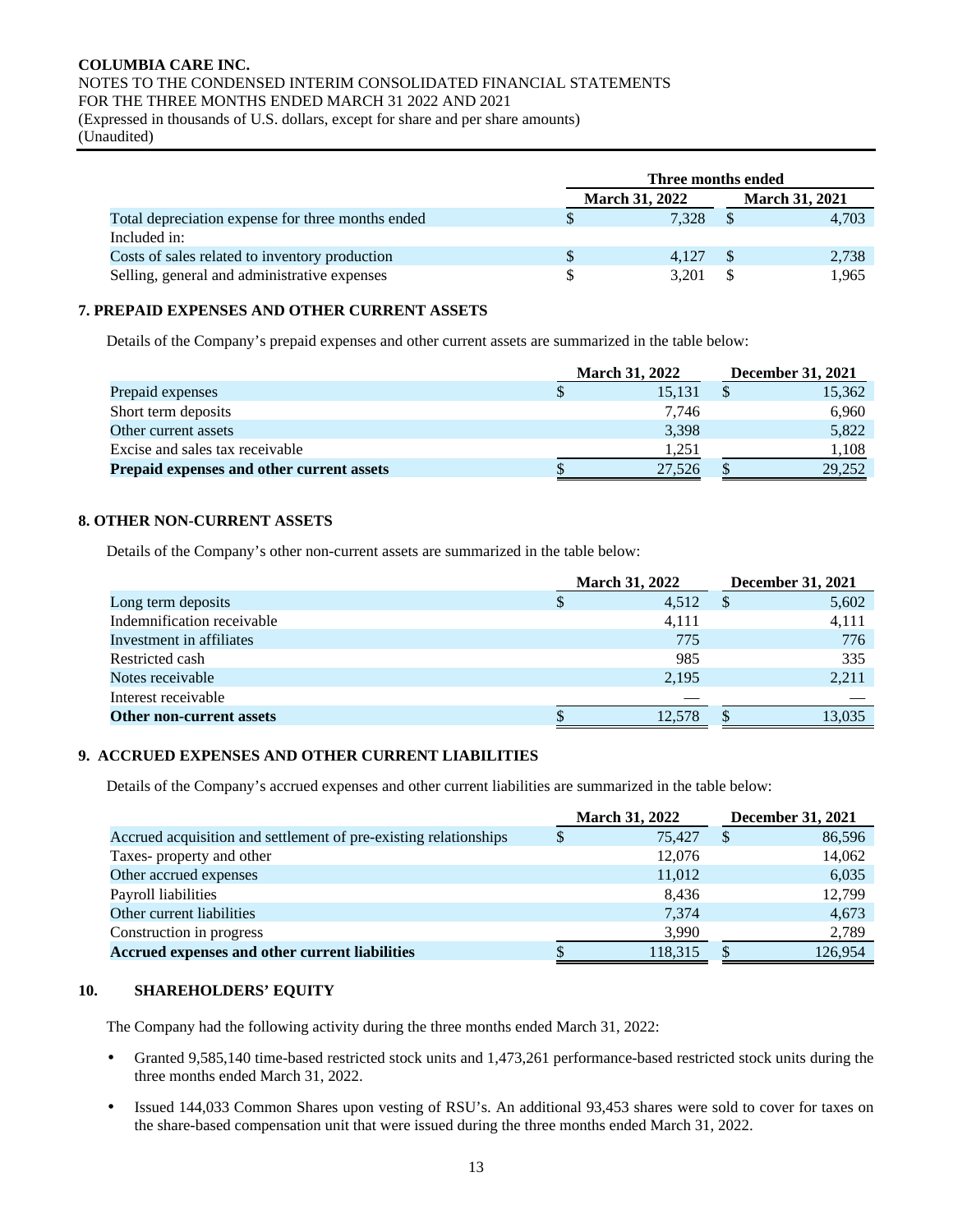## **11. WARRANTS**

As of March 31, 2022 and December 31, 2021, outstanding equity-classified warrants to purchase Common Shares consisted of the following:

|                   | <b>March 31, 2022</b>         | December 31, 2021     |                    |                               |    |                       |
|-------------------|-------------------------------|-----------------------|--------------------|-------------------------------|----|-----------------------|
|                   | <b>Number of Shares</b>       | <b>Exercise Price</b> |                    | <b>Number of Shares</b>       |    | <b>Exercise Price</b> |
| <b>Expiration</b> | <b>Issued and Exercisable</b> |                       | (Canadian Dollars) | <b>Issued and Exercisable</b> |    | (Canadian Dollars)    |
| May 8, 2021       |                               |                       | 5.71               | <b>Albert</b>                 |    | 5.71                  |
| October 1, 2025   | 648,783                       |                       | 8.12               | 648,783                       |    | 8.12                  |
| April 26, 2024    | 5,394,945                     |                       | 10.35              | 5,394,945                     |    | 10.35                 |
| May 14, 2023      | 1,723,250                     |                       | 3.10               | 1,723,250                     |    | 3.10                  |
| May 14, 2023      | 1,818,788                     |                       | 2.95               | 1,998,788                     |    | 2.95                  |
| May 14, 2023      | 1,897,000                     |                       | 5.84               | 1,897,000                     |    | 5.84                  |
|                   | 11,482,766                    |                       | 7.22               | 11,662,766                    | \$ | 7.15                  |

Warrant activity for the three months ended March 31, 2022 and 2021 are summarized in the table below:

|                              | Number of<br><b>Warrants</b> | Weighted average exercise price<br>(Canadian Dollars) |
|------------------------------|------------------------------|-------------------------------------------------------|
| Balance at December 31, 2020 | 13,147,919                   | \$<br>6.91                                            |
| Exercised                    | (262, 200)                   | 3.08                                                  |
| Balance at March 31, 2021    | 12,885,719                   | 6.99                                                  |
|                              |                              |                                                       |
| Balance at December 31, 2021 | 11,662,766                   | \$<br>7.15                                            |
| Exercised                    | (180,000)                    | 2.95                                                  |
| Balance at March 31, 2022    | 11,482,766                   | \$<br>7.22                                            |
|                              |                              |                                                       |

## **12. LOSS PER SHARE**

Basic and diluted net loss per share attributable to the Company was calculated as follows:

|                                                          | Three months ended March 31, |               |      |             |  |  |  |
|----------------------------------------------------------|------------------------------|---------------|------|-------------|--|--|--|
|                                                          |                              | 2022          | 2021 |             |  |  |  |
| Numerator:                                               |                              |               |      |             |  |  |  |
| Net loss                                                 | \$                           | $(27,906)$ \$ |      | (29, 163)   |  |  |  |
| Less: Net loss attributable to non-controlling interests |                              | (1,270)       |      | (381)       |  |  |  |
| Net loss attributable to shareholders                    |                              | (26, 636)     |      | (28,782)    |  |  |  |
|                                                          |                              |               |      |             |  |  |  |
| Denominator:                                             |                              |               |      |             |  |  |  |
| Weighted average shares outstanding - basic and diluted  |                              | 376, 397, 260 |      | 294,815,943 |  |  |  |
| Loss per share - basic and diluted                       |                              | (0.07)        |      | (0.10)      |  |  |  |

Certain share-based equity awards were excluded from the computation of dilutive loss per share because inclusion of these awards would have had an anti-dilutive effect.

## **13. COMMITMENTS AND CONTINGENCIES**

In the ordinary course of business, the Company may provide indemnification of varying scope and terms to vendors, lessors, business partners, and other parties with respect to certain matters including, but not limited to, losses arising out of breach of such agreements or from intellectual property infringement claims made by third parties. In addition, the Company has entered into indemnification agreements with members of its board of directors and senior management that will require the Company, among other things, to indemnify them against certain liabilities that may arise by reason of their status or service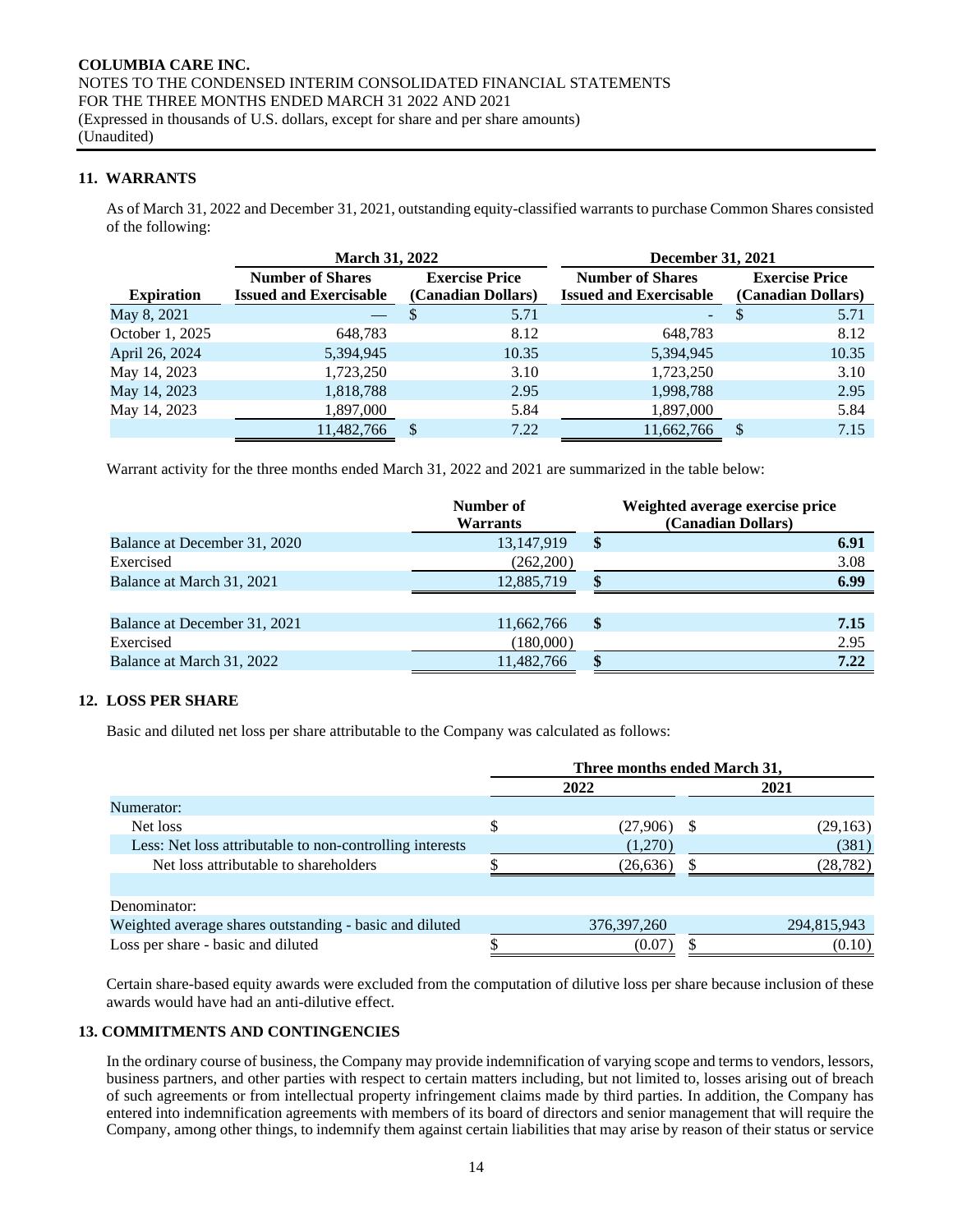as directors or officers. The maximum potential amount of future payments the Company could be required to make under these indemnification agreements is, in many cases, unlimited. Other than the accruals mentioned in this Note, the Company has not accrued any liabilities related to any pending claims potentially subject to indemnification arrangements in its condensed interim consolidated financial statements.

A former owner of the Company's Florida-licensed business was sued by a former purported joint venture partner, alleging various statutory and common law claims related to the terminated joint venture. The Company was not a party to this lawsuit, but, as part of its acquisition of the business, had agreed to indemnify the owner for litigation costs and any judgment rendered in the matter, in excess of \$750. On January 20, 2021, following an arbitration hearing, the arbitration panel issued a partial final award in the former joint venture partner's favor on three of the 11 claims asserted and awarded the former joint venture partner \$10,553 plus prejudgment interest from July 26, 2017 through the present, as well as reasonable attorneys' fees. On March 2, 2021, the Panel issued a Final Award, awarding the former joint venture partner a total of \$15,195, inclusive of prejudgment interest and attorneys' fees. The Company was financially responsible for payment of the Final Award, pursuant to its indemnification commitment to the former owner. Two subsidiaries of the Company, and certain members of the Company's management team were named in a separate lawsuit commenced by the same former joint venture partner alleging various claims related to the same terminated joint venture. The trial court dismissed a majority of the claims in the lawsuit. All parties to the arbitration and the additional lawsuit agreed to amicably resolve the arbitration and the additional lawsuit. There were no admissions of liability. In furtherance of the resolution, the Company made two payments of \$11,425 each in December 2021 and January 2022 against the total accrual of \$22,800 and accrued interest. The Company does not have an accrued balance as of March 31, 2022.

For the quarter ended September 30, 2021, the Company had anticipatorily accrued \$68,000 for potential share issuances and cash payments for purposes of acquisition and settlement of pre-existing relationships, inclusive of prospective acquisition costs relating to third-party entities and other litigation costs. For the three months ended March 31, 2022, there have been no changes to the accrued balance. On April 18, 2022, in connection with the accrual, the Company issued 18,755,082 common shares and on April 18, 2022 and April 24, 2022 paid approximately \$26,000 to acquire, by merger, VentureForth Holdings, LLC, which is the owner of VentureForth. VentureForth holds two licenses from the Washington D.C. Alcoholic Beverage Regulation Administration ("ABRA"), specifically, one license to cultivate and manufacture medical cannabis and one license to dispense medical cannabis. The merger was approved by ABRA. The Company previously had a management services agreement with VentureForth. In further connection with the accrual, the shares issued, and amounts paid also amicably resolved, with no admissions of liability and in exchange for releases, certain direct, indirect, derivative and indemnification claims relating to a confidential arbitration to which VentureForth, a separate subsidiary of the Company and certain members of the Company's management team were respondent parties.

Additionally, the Company may be contingently liable with respect to other claims incidental to the ordinary course of its operations. In the opinion of management, and based on management's consultation with legal counsel, the ultimate outcome of such other matters will not have a materially adverse effect on the Company. Accordingly, no provision has been made in these condensed interim consolidated financial statements for losses, if any, which might result from the ultimate disposition of these matters should they arise.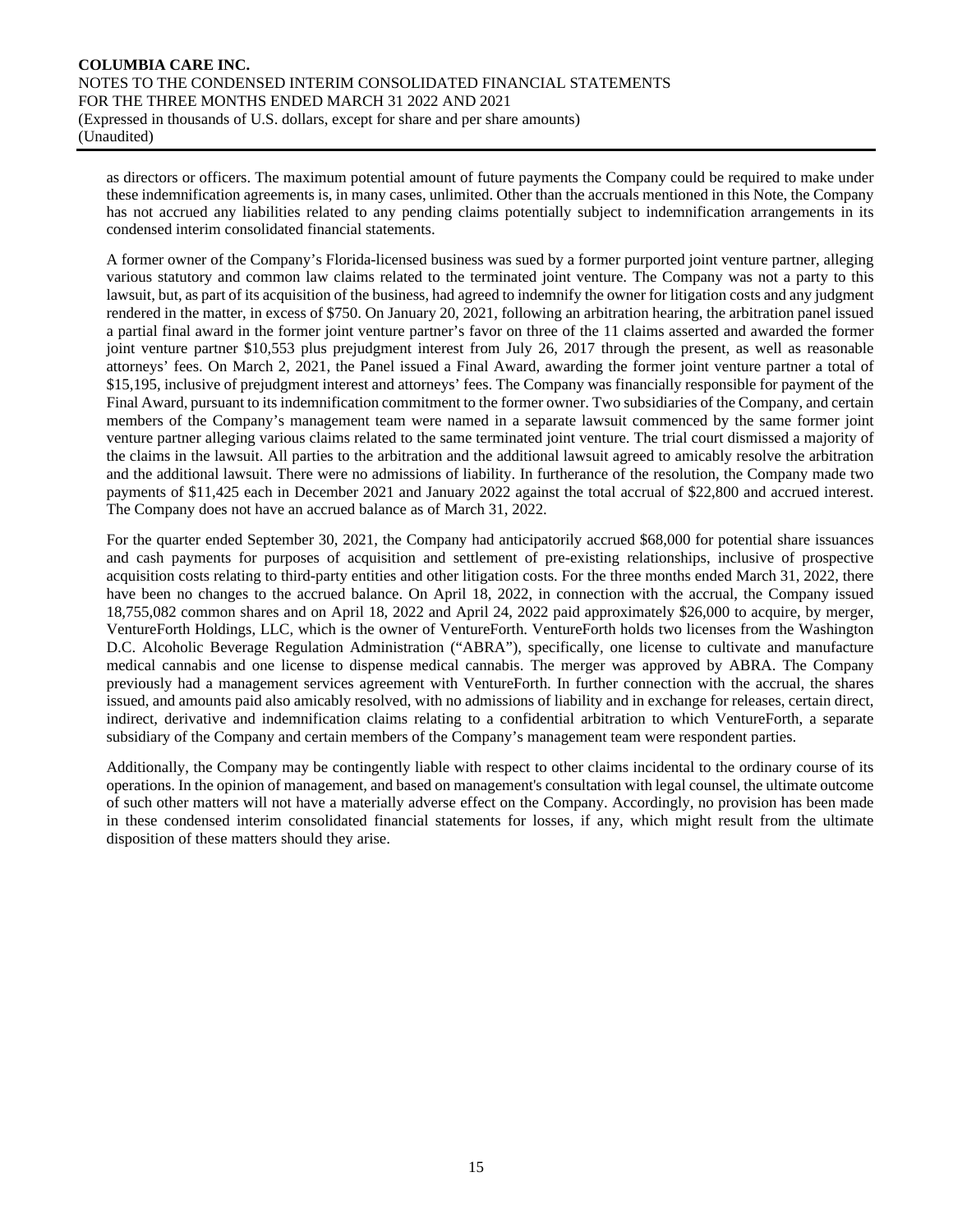## **14. FINANCIAL INSTRUMENTS AND FAIR VALUE MEASUREMENTS**

## *Fair Value Measurements*

The following table presents the Company's financial instruments that are measured at fair value on a recurring basis:

|                          | <b>Level 1</b> |  | <b>Level 2</b> |  | Level 3  |              | <b>Total</b> |
|--------------------------|----------------|--|----------------|--|----------|--------------|--------------|
| <b>March 31, 2022</b>    |                |  |                |  |          |              |              |
| Derivative liability     | \$             |  |                |  |          | $(7,478)$ \$ | (7, 478)     |
| Contingent consideration |                |  |                |  |          | (41, 025)    | (41,025)     |
|                          |                |  |                |  |          | (48,503)     | (48,503)     |
|                          |                |  |                |  |          |              |              |
| <b>December 31, 2021</b> |                |  |                |  |          |              |              |
| Derivative liability     |                |  | <sup>\$</sup>  |  | <b>S</b> | $(6,795)$ \$ | (6,795)      |
| Contingent consideration |                |  |                |  |          | (40, 941)    | (40, 941)    |
|                          |                |  |                |  |          | (47, 736)    | (47, 736)    |

During the period included in these financial statements, there were no transfers of amounts between levels.

The following table summarizes the valuation techniques and key inputs used in the fair value measurement of level 3 financial instruments:

| <b>Financial asset/financial</b><br>liability | <b>Valuation techniques</b>      | Significant unobservable<br>inputs                             | <b>Relationship of unobservable</b><br>inputs to fair value                                                                                |
|-----------------------------------------------|----------------------------------|----------------------------------------------------------------|--------------------------------------------------------------------------------------------------------------------------------------------|
| Derivative liability                          | Market approach                  | <b>Conversion Period</b>                                       | Increase or decrease in<br>conversion period will result in an<br>increase or decrease in fair value                                       |
| <b>Contingent Consideration</b>               | Discounted cash flow<br>approach | Risk adjusted discount<br>rate and forecasted<br><b>EBITDA</b> | Increase or decrease in risk<br>adjusted discount rate and<br>forecasted EBITDA will result in<br>an increase or decrease in fair<br>value |

The carrying amounts of cash and restricted cash, accounts receivable, deposits and other current assets, accounts payable, accrued expenses, and other current liabilities, current portion of long-term debt and lease liability as of March 31, 2022 and December 31, 2021 approximate their fair values because of the short-term nature of these items and are not included in the table above. The Company's notes receivable, other long-term payables, long-term debt and lease liabilities approximate fair value due to the market rate of interest used on initial recognition.

In addition to the disclosures for assets and liabilities required to be measured at fair value at the balance sheet date, companies are required to disclose the estimated fair values of all financial instruments, even if they are not presented at their fair value on the consolidated balance sheet. The fair values of financial instruments are estimates based upon market conditions and perceived risks as of March 31, 2022 and December 31, 2021. These estimates require management's judgment and may not be indicative of the future fair values of the assets and liabilities.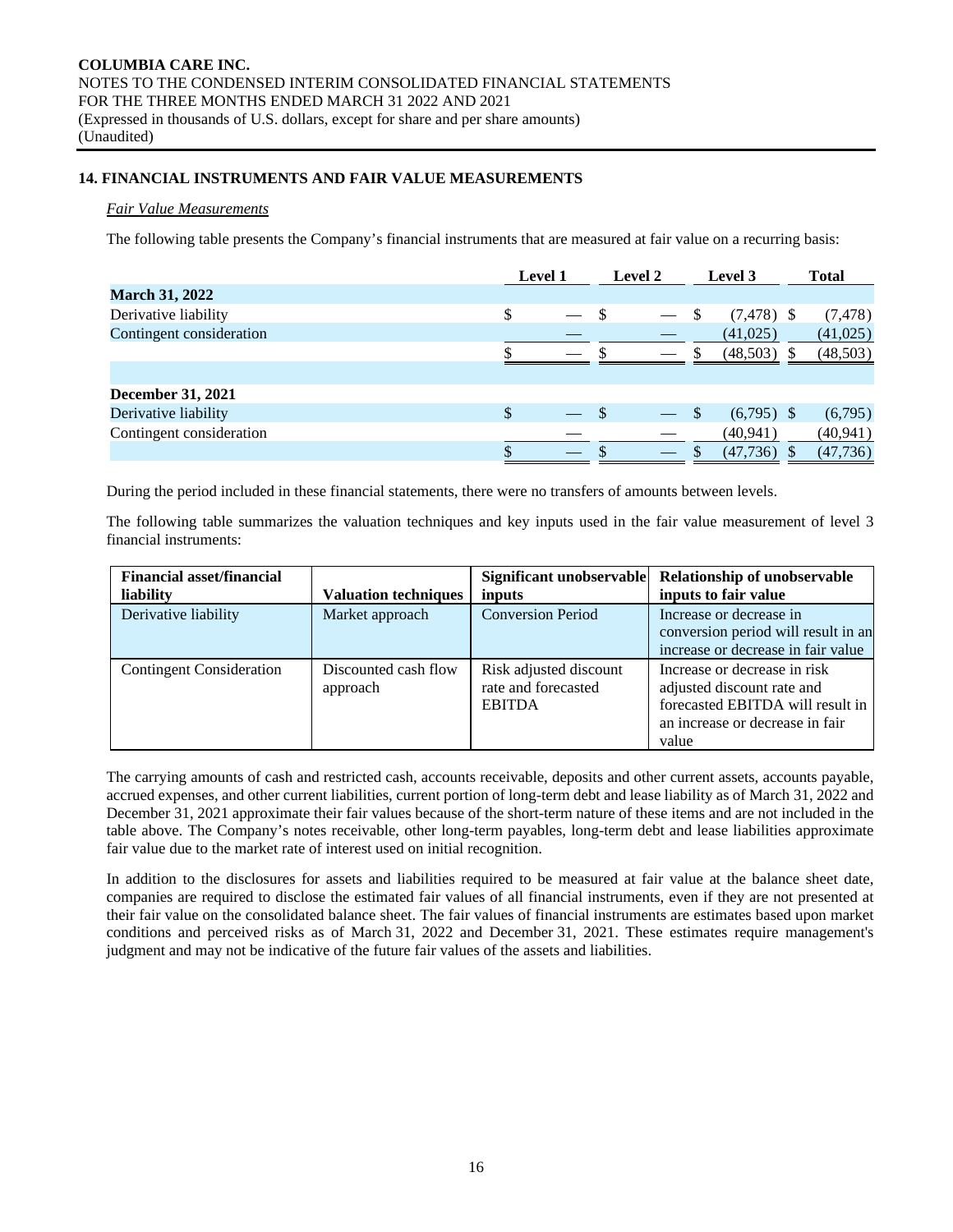## **15. GOODWILL AND INTANGIBLE ASSETS**

Goodwill and intangible assets consist of the following:

|                                          | <b>March 31, 2022</b> |           |     | <b>December 31, 2021</b> |
|------------------------------------------|-----------------------|-----------|-----|--------------------------|
| Goodwill                                 | \$                    | 256,346   | \$. | 256,346                  |
| Less: Accumulated impairment on goodwill |                       | (72,328)  |     | (72, 328)                |
| Total goodwill, net                      |                       | 184,018   |     | 184,018                  |
|                                          |                       |           |     |                          |
| Licenses                                 |                       | 285,854   |     | 285,854                  |
| <b>Trademarks</b>                        |                       | 59,694    |     | 59,694                   |
| <b>Customer Relationships</b>            |                       | 52,500    |     | 52,500                   |
| Total intangible assets                  |                       | 398,048   |     | 398,048                  |
| Less: Accumulated amortization           |                       | (42, 465) |     | (30,261)                 |
| Total intangible assets, net             |                       | 355,583   |     | 367,787                  |

The amortization expense for the three months ended March 31, 2022 and 2021 are as follows:

|                                                  | Three months ended March 31. |      |  |       |  |  |
|--------------------------------------------------|------------------------------|------|--|-------|--|--|
|                                                  | 2022                         | 2021 |  |       |  |  |
| Amortization for the period included in selling, |                              |      |  |       |  |  |
| general and administrative expenses              | 12.204                       |      |  | 2.906 |  |  |

## **16. SELLING, GENERAL AND ADMINISTRATIVE EXPENSES**

Selling, general and administrative expenses are summarized in the table below:

|                                                    |      | Three months ended March 31, |             |  |  |
|----------------------------------------------------|------|------------------------------|-------------|--|--|
|                                                    | 2022 |                              | 2021        |  |  |
| Salaries and benefits                              |      | 30,371                       | 24,280<br>S |  |  |
| Professional fees                                  |      | 6,809                        | 5,325       |  |  |
| Depreciation and amortization                      |      | 15,710                       | 5,137       |  |  |
| Operating facilities costs                         |      | 10,037                       | 6,588       |  |  |
| Operating office and general expenses              |      | 2,777                        | 3,459       |  |  |
| Advertising and promotion                          |      | 4,257                        | 2,580       |  |  |
| Other fees and expenses                            |      | 1,331                        | 665         |  |  |
| Total selling, general and administrative expenses |      | 71,292                       | 48,034      |  |  |

## **17. OTHER EXPENSE, NET**

Other expense, net is summarized in the table below:

|                                                  |   | Three months ended March 31, |  |      |  |  |
|--------------------------------------------------|---|------------------------------|--|------|--|--|
|                                                  |   | 2022                         |  | 2021 |  |  |
| Rental income                                    | J | 762)                         |  |      |  |  |
| Change in fair value of the derivative liability |   | 683                          |  | 179  |  |  |
| Other expense                                    |   | 18                           |  | 74   |  |  |
| Total other expense, net                         |   | (61                          |  |      |  |  |